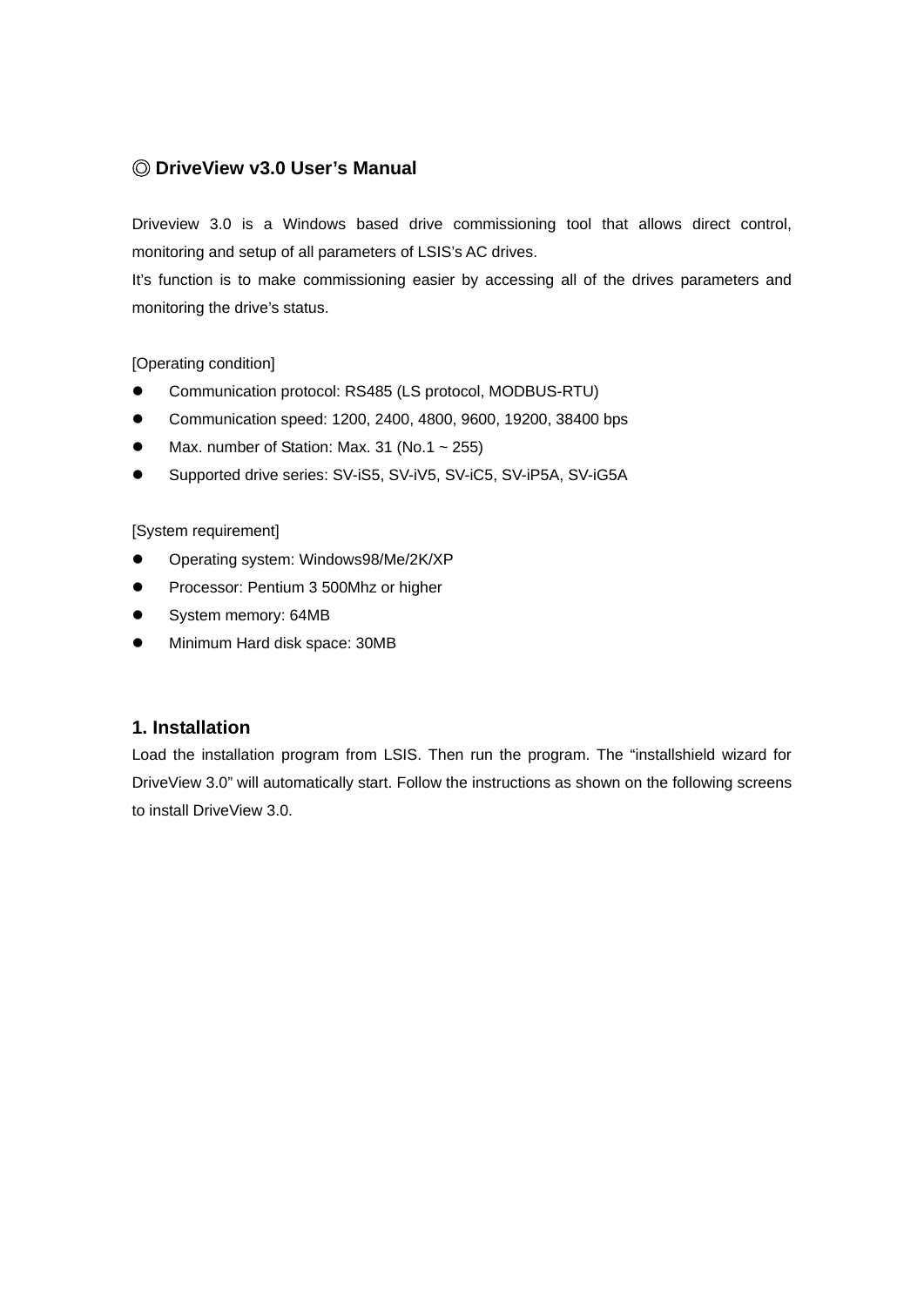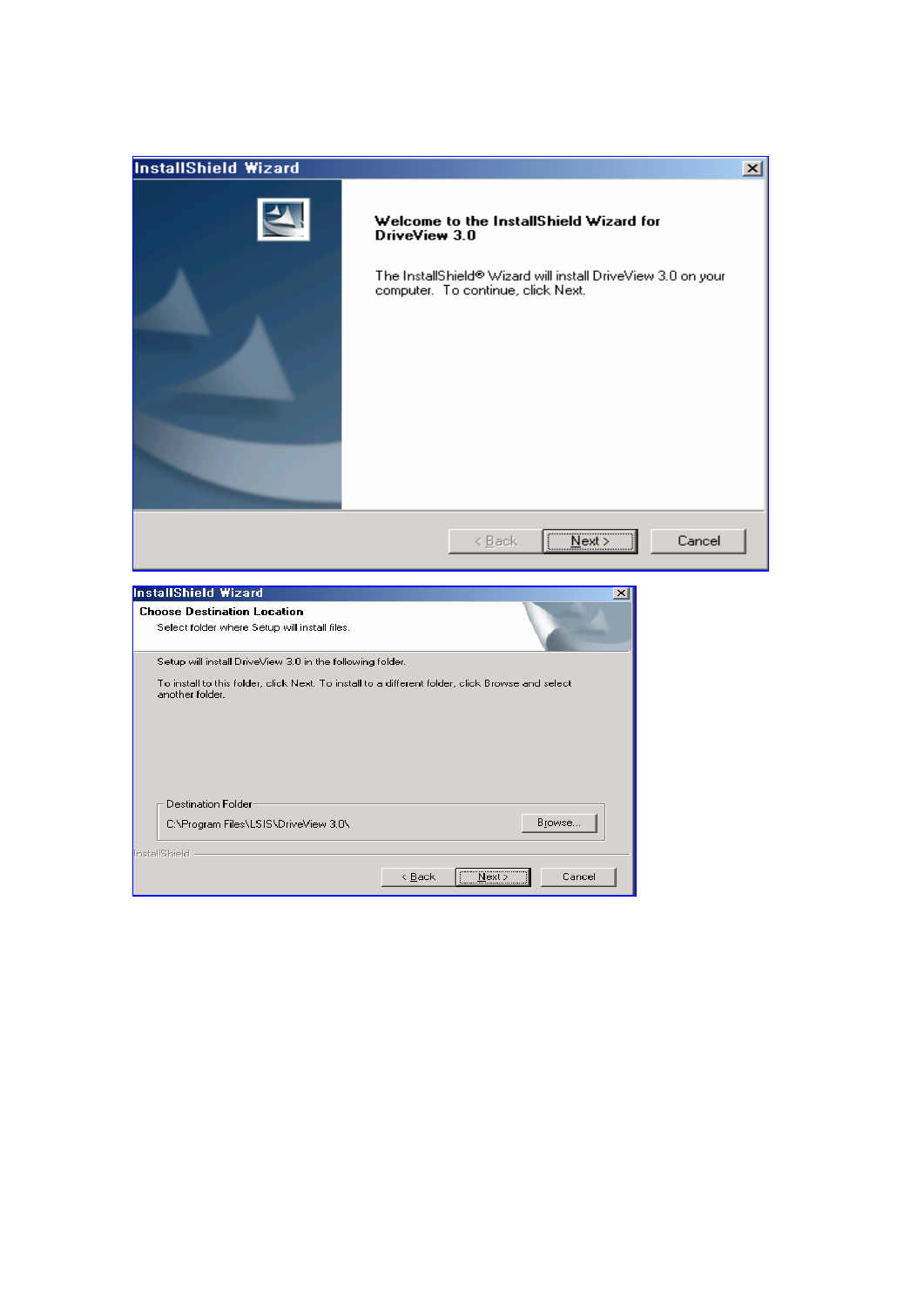| <b>InstallShield Wizard</b>                                                                                                                                                                                                                                                                                                                                                                                                                                                                                                                                                                                                 |                             | $\times$ |
|-----------------------------------------------------------------------------------------------------------------------------------------------------------------------------------------------------------------------------------------------------------------------------------------------------------------------------------------------------------------------------------------------------------------------------------------------------------------------------------------------------------------------------------------------------------------------------------------------------------------------------|-----------------------------|----------|
| <b>License Agreement</b>                                                                                                                                                                                                                                                                                                                                                                                                                                                                                                                                                                                                    |                             |          |
| Please read the following license agreement carefully.                                                                                                                                                                                                                                                                                                                                                                                                                                                                                                                                                                      |                             |          |
| Press the PAGE DOWN key to see the rest of the agreement.                                                                                                                                                                                                                                                                                                                                                                                                                                                                                                                                                                   |                             |          |
| DriveView Licensing Information<br>Copyright 2005 by LS Industrial Systems Co, Ltd.<br>All Rights Reserved<br>Permission to use, copy, modify, and distribute this software and its.<br>documentation for any purpose and without fee is hereby granted,<br>provided that the above copyright notice appear in all copies and that<br>both that copyright notice and this permission notice appear in<br>supporting documentation.<br>Do you accept all the terms of the preceding License Agreement? If you choose No, the<br>setup will close. To install DriveView 3.0, you must accept this agreement.<br>InstallShield |                             |          |
|                                                                                                                                                                                                                                                                                                                                                                                                                                                                                                                                                                                                                             | < <u>B</u> ack<br>Yes<br>No |          |
|                                                                                                                                                                                                                                                                                                                                                                                                                                                                                                                                                                                                                             |                             |          |
| <b>InstallShield Wizard</b>                                                                                                                                                                                                                                                                                                                                                                                                                                                                                                                                                                                                 |                             |          |
| <b>Start Copying Files</b><br>Review settings before copying files.                                                                                                                                                                                                                                                                                                                                                                                                                                                                                                                                                         |                             |          |
| Setup has enough information to start copying the program files. If you want to review or<br>change any settings, click Back. If you are satisfied with the settings, click Next to begin.<br>copying files.                                                                                                                                                                                                                                                                                                                                                                                                                |                             | $\times$ |
| Current Settings:<br>InstallShield                                                                                                                                                                                                                                                                                                                                                                                                                                                                                                                                                                                          |                             |          |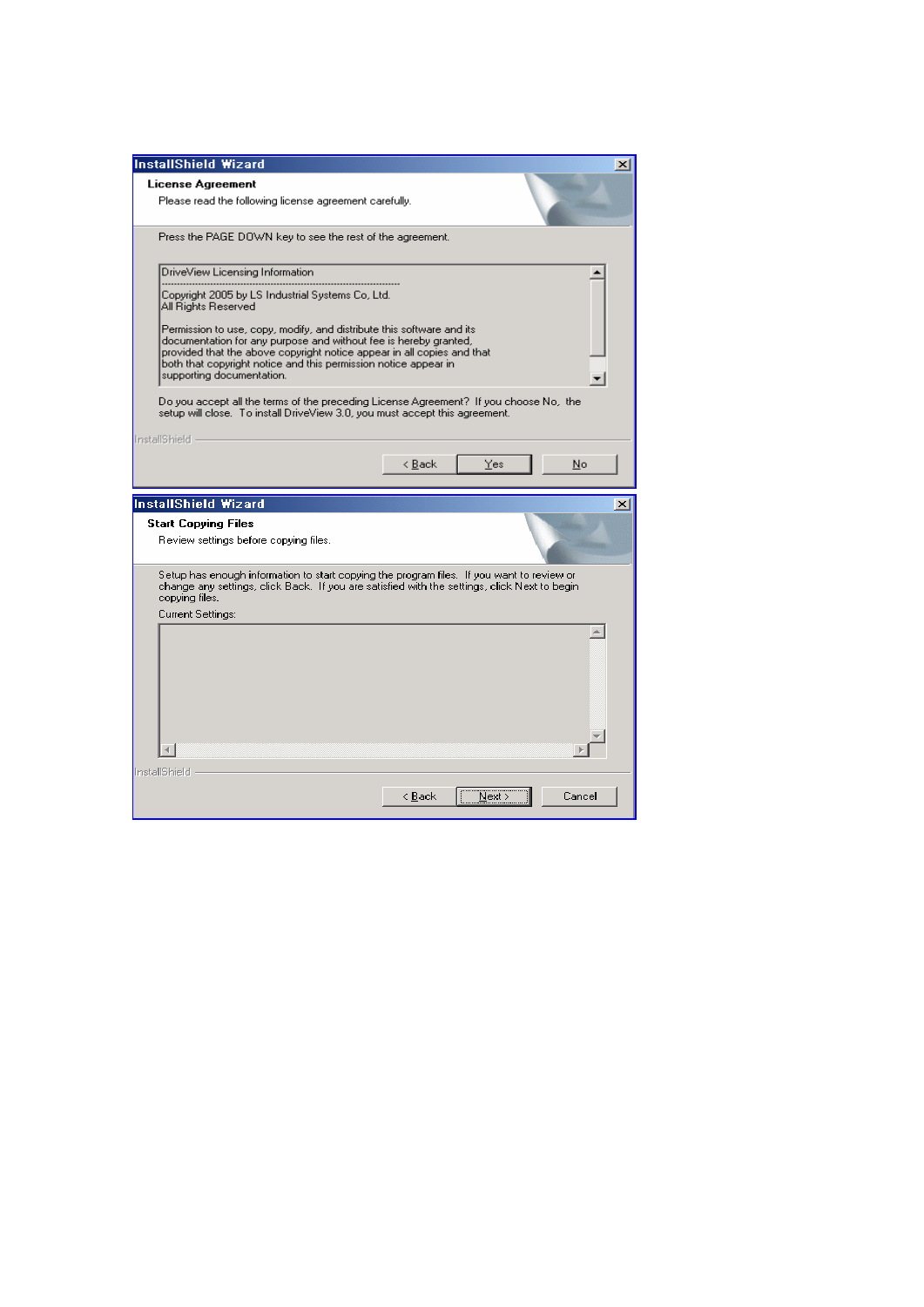| <b>InstallShield Wizard</b> |                                                                                                                         |
|-----------------------------|-------------------------------------------------------------------------------------------------------------------------|
| $\blacktriangle$            | <b>Maintenance Complete</b><br>InstallShield Wizard has finished performing maintenance<br>operations on DriveView 3.0. |
|                             | $F_{\text{Inish}}$<br>< <u>B</u> ack<br>Cancel<br><u>  Firman</u>                                                       |

# **2. Overview**

# **2.1 Getting started**

DriveView is started by clicking the "DriveView" icon, or it can be activated by running "Driveview30.exe".



# **2.2 Main functions**

"DriveView" consists of 5 main screens.

**Main Window** 

Shows the status and information of all the connected drives.

**•** Common Keypad

Monitors and writes the essential data of the drives.

**•** Parameter Editor

Supports ON-LINE & OFF-LINE programming of the drives parameters.

**•** Report view

Creates reports of the drives parameters and saves them in Excel or HTML format.

 $\bullet$  Graph Monitor Monitors and trends the drive's data.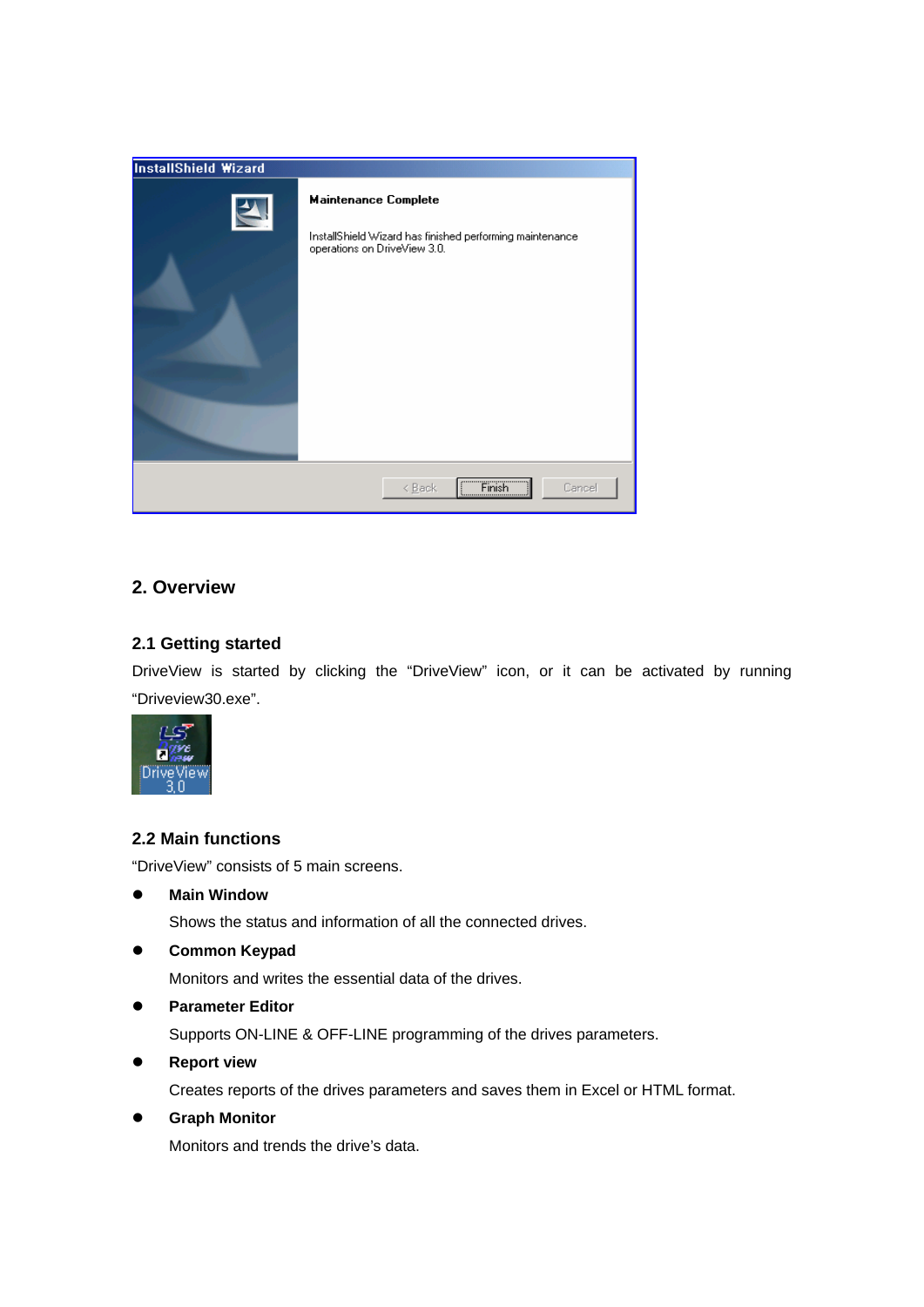| DriveView Main [5 Connected] DEMO Version                                                     |                    |                      |                                |                                                     |                 |                          |              | <b>No. 2 St Graph Monitor</b> |               |                                                                                                    |                          |                               |                       |                                      |                                                            | $-10X$             |
|-----------------------------------------------------------------------------------------------|--------------------|----------------------|--------------------------------|-----------------------------------------------------|-----------------|--------------------------|--------------|-------------------------------|---------------|----------------------------------------------------------------------------------------------------|--------------------------|-------------------------------|-----------------------|--------------------------------------|------------------------------------------------------------|--------------------|
| Operation Setup(S) Help(H)                                                                    |                    |                      |                                |                                                     |                 |                          |              | Eile Operation Setup          |               |                                                                                                    |                          |                               |                       |                                      |                                                            |                    |
| AO É : EERE Y                                                                                 |                    |                      |                                |                                                     |                 |                          |              |                               |               | ※日 → またいたと 美国国 @                                                                                   |                          |                               |                       |                                      |                                                            |                    |
| & Connection Information   & Fault History                                                    |                    |                      |                                |                                                     |                 |                          |              | $100 -$                       |               |                                                                                                    |                          |                               |                       |                                      |                                                            |                    |
| Device Name<br>$\mathsf{ID}$                                                                  | Model              | Capacity             | Frequency                      | Current<br><b>Status</b>                            |                 | Fault                    |              | 50 <sub>1</sub>               |               |                                                                                                    |                          |                               |                       |                                      | — Output Freq<br>— Output Volt.<br>— Output Freq.<br>— RPM |                    |
| 冒!<br>$\Box$ 2                                                                                | SV-iG5A<br>SV-iP5A | 0.75kW-2<br>7,5kW-2  | $0.00$ Hz<br>$0,00$ Hz         | $0.0\ \text{Å}$<br>Stop<br>$0,0 \mathsf{A}$<br>Stop |                 |                          |              | 80                            |               |                                                                                                    |                          |                               |                       |                                      |                                                            |                    |
| $\Box$                                                                                        | SV-iS5             | 2,2kW-4              | $0,00$ Hz                      | $0,0$ A<br>Stop                                     |                 |                          |              | $69 -$                        |               |                                                                                                    |                          |                               |                       |                                      |                                                            |                    |
| $\Box$ 4                                                                                      | SV-iC5             | 0,75kW-4             | $0,00$ Hz                      | 0.0A<br>Stop                                        |                 |                          |              | 59                            |               |                                                                                                    |                          |                               |                       |                                      |                                                            |                    |
| 35                                                                                            | SV-iV5             | 75kW-2               | 0 rpm                          | 0.0A<br>Stop                                        |                 |                          |              | $49 -$                        |               |                                                                                                    |                          |                               |                       |                                      |                                                            |                    |
| $\left  \cdot \right $                                                                        |                    |                      |                                |                                                     |                 |                          | $\mathbf{E}$ | 39                            |               |                                                                                                    |                          |                               |                       |                                      |                                                            |                    |
| <b>Event Log</b>                                                                              |                    |                      |                                |                                                     |                 |                          |              | 29                            |               |                                                                                                    |                          |                               |                       |                                      |                                                            |                    |
| えん                                                                                            |                    |                      |                                |                                                     |                 |                          |              | 18<br>8 -                     |               |                                                                                                    |                          |                               |                       |                                      |                                                            |                    |
| 2006.01.03 11:51:24 >> 1:SV-iG5A Connected<br>2006.01.03 11:51:25 >> 2:SV-P5A Connected       |                    |                      |                                |                                                     |                 |                          |              | ż,                            |               |                                                                                                    |                          |                               |                       |                                      |                                                            |                    |
| 2006.01.03 11:51:25 >> 3:SV-65 Connected                                                      |                    |                      |                                |                                                     |                 |                          |              |                               |               | 00.00.00 00.00.03 00.00.06 00.00.09 00.00.12 00.00.15 00.00.18 00.00.21 00.00.24 00.00.27 00.00.30 |                          |                               |                       |                                      |                                                            |                    |
| 2006.01.03 11:51:25 >> 4:SV-iC5 Connected<br>2006.01.03 11:51:25 >> 5:SV-M5 Connected         |                    |                      |                                |                                                     |                 |                          |              | Recording.                    |               | Elapsed Time                                                                                       | Record Counter           |                               | X-Axis Time           | Monitor Time                         |                                                            | <b>Record Time</b> |
| 2006.01.03 11:51:25 >> 1:SV-iG5A 0.00 Hz Stop<br>2006.01.03 11:51:25 >> 2 SV-P5A 0.00 Hz Stop |                    |                      |                                |                                                     |                 |                          |              | Triggering,                   |               | 00:00:08                                                                                           |                          |                               | 30 sec<br>본           | $0.2$ sec<br>$\overline{\mathbf{r}}$ | 1 min                                                      | ×                  |
| 2006.01.03 11:51:25 >> 3:SV-65 0.00 Hz Stop<br>2006.01.03 11:51:25 >> 4:5V-iC5 0.00 Hz Stop   |                    |                      |                                |                                                     |                 |                          |              |                               |               | Monitoring Channel                                                                                 |                          |                               | Data                  | Offset                               |                                                            | Val/Div            |
| 2006.01.03 11:51:25 >> 5:SV-M5 0 rpm Stop                                                     |                    |                      |                                |                                                     |                 |                          |              |                               |               | CH1 1:SV-iG5A - Output Freq.                                                                       |                          | $\blacksquare$                | 0,00 Hz               | $\sqrt{0}$                           | Π<br>킈                                                     | 트                  |
|                                                                                               |                    |                      |                                |                                                     |                 |                          |              |                               |               | CH2 1:SV-iG5A - Dunput Volt                                                                        |                          | $\overline{z}$                | 0,00 V                | $\sqrt{0}$                           | $\sqrt{10}$<br>픠                                           | $\overline{z}$     |
|                                                                                               |                    |                      |                                |                                                     |                 |                          |              |                               |               | CH3 2:SV-iP5A V Output Freq                                                                        |                          | ⊡                             | $0.00$ Hz             | о                                    | ⊡<br>$\sqrt{1}$                                            | Ξ                  |
|                                                                                               |                    |                      |                                |                                                     |                 |                          |              |                               |               | Г CH4 2-SV-IP5A - RPM                                                                              |                          | ≖                             | $0.00$ rpm            | п                                    | ⊒<br>$\sqrt{10}$                                           | Ξ                  |
| DriveView 3,0                                                                                 |                    |                      |                                | <b>LS485</b>                                        | COM1 9600       |                          |              |                               |               | Channel Setup   Graph Screen Setup   Trigger Record Setup                                          |                          |                               |                       |                                      |                                                            |                    |
| R KEY PAD - 5:SV-iV5   D X   B Parameter Report                                               |                    |                      |                                |                                                     |                 | $\overline{\phantom{a}}$ |              | .50                           |               |                                                                                                    |                          |                               |                       |                                      |                                                            |                    |
|                                                                                               |                    |                      |                                |                                                     |                 |                          |              |                               |               | o ON-LINE(5:SV-iV5, Ver1,93) Parameter Editor                                                      |                          |                               |                       |                                      |                                                            | $\Box$             |
| Operation                                                                                     |                    | File Operation Setup |                                |                                                     |                 |                          |              |                               |               | File Edit Operation Setup                                                                          |                          |                               |                       |                                      |                                                            |                    |
|                                                                                               |                    | 08 10                |                                |                                                     |                 |                          |              |                               |               | 191000 1920 1920 1920 1921                                                                         |                          |                               |                       |                                      |                                                            |                    |
| $5:SV-IV5$                                                                                    |                    |                      |                                |                                                     |                 |                          |              |                               |               | <b>Parameter Tree</b>                                                                              | Address                  | Parameter Name                | Value                 | Default                              | Unit                                                       |                    |
|                                                                                               |                    | Company              |                                |                                                     | <b>Division</b> |                          |              |                               |               | Fill Parameter Group                                                                               | E1<br>$\mathbb{Z}^2$     | Run/Stop Src<br>Spd Ref Sel   | Terminal 1<br>Keypad1 | Terminal 1<br>Keypad1                |                                                            |                    |
| (Name)                                                                                        |                    | Date                 | 2006.01.03 10:57:51            |                                                     | Author          |                          |              |                               |               | $\bigcirc$ DIS<br>$\cap$ 10                                                                        | B3                       | Stop mode                     | Decel                 | Decel                                |                                                            |                    |
|                                                                                               |                    | Model                | 5: SV-M5                       |                                                     | Version         | Ver1.93                  |              |                               |               | RAB                                                                                                | $E$ <sup>4</sup>         | Max Speed                     | 1800.0                | 1800.0                               | rom                                                        |                    |
|                                                                                               |                    | <b>Device Name</b>   |                                |                                                     | Mode            | ON-LINE                  |              |                               |               | <b>G</b> FUN                                                                                       | 图12                      | Speed 0                       | 0.0                   | 0.0                                  | rpm                                                        |                    |
|                                                                                               | rpm                |                      |                                |                                                     |                 |                          |              |                               |               | $\bigcirc$ CON<br>ΟM                                                                               | 图13<br>图14               | Speed 1<br>Speed 2            | 0.0<br>0.0            | 00<br>00                             | rpm                                                        |                    |
|                                                                                               |                    |                      |                                |                                                     |                 |                          |              |                               |               | OUSR                                                                                               |                          | Reading Parameter Information |                       | $\overline{x}$                       | rom<br>rpm                                                 |                    |
| Parameter1 <b>RPM Command</b> v                                                               |                    |                      |                                |                                                     |                 |                          |              |                               |               | 0 <sup>2d</sup>                                                                                    |                          |                               |                       |                                      | rpm                                                        |                    |
|                                                                                               |                    |                      | [ Parameter Group Name : DIS ] |                                                     |                 |                          |              |                               |               | ÔИ<br><sup>6</sup> User Group                                                                      | [FUN Parameter Reading,, |                               |                       |                                      | rpm                                                        |                    |
|                                                                                               | $\%$               |                      | <b>Address Parameter Name</b>  | Value                                               | <b>Default</b>  |                          |              | Unit                          |               |                                                                                                    | 53 : Hold Time           |                               |                       |                                      | rpm<br>rpm                                                 |                    |
|                                                                                               |                    |                      | Cmd.freq                       | 0.00                                                | 0.OO            |                          | Hz           |                               |               |                                                                                                    |                          |                               |                       | Lancel                               | rpm                                                        |                    |
|                                                                                               |                    |                      | Usr Grp Disp                   | Not Used                                            | Nat Used        |                          |              |                               |               |                                                                                                    |                          |                               |                       |                                      | rom                                                        |                    |
| Parameter2 Torque Feedback •                                                                  |                    |                      | Display1                       |                                                     |                 |                          |              |                               |               |                                                                                                    | <b>回22</b>               | Dwell Time                    | $0,0$                 | $0.0\,$                              | sec                                                        |                    |
|                                                                                               |                    |                      | Display2                       |                                                     |                 |                          |              |                               |               |                                                                                                    | ■33                      | Acc/Dec Ref                   | Max Speed<br>ū0       | Max Speed<br>0.0                     | $\%$                                                       |                    |
|                                                                                               | ٥                  |                      | rod Level                      |                                                     |                 |                          |              |                               |               |                                                                                                    | ■36<br>$\Box$ 37         | Acc S Start<br>Acc S End      | 0,0                   | 0,0                                  | $\%$                                                       |                    |
| REV<br><b>FAULT</b>                                                                           | <b>FWD</b>         |                      | <b>VotRov</b> Em               |                                                     |                 |                          |              |                               |               |                                                                                                    | $E^{3}$                  | Dec S Start                   | 0,0                   | 0,0                                  | X                                                          |                    |
|                                                                                               |                    |                      | Holdino Em                     |                                                     |                 |                          |              |                               |               |                                                                                                    | 日39                      | Dec S End                     | 0,0                   | 00                                   | $\%$                                                       |                    |
| <b>STOP</b><br>REV                                                                            | <b>FWD</b>         | 12                   | SAV Date                       |                                                     |                 |                          |              |                               |               |                                                                                                    | 图40                      | Acc Time-1                    | 20,0                  | 20.0                                 | sec                                                        |                    |
| RESET                                                                                         |                    | 13                   | User Gro                       | Not Used                                            | Not Used        |                          |              |                               |               |                                                                                                    | $E$ <sup>41</sup>        | Dec Time-1<br>Acc Time-2      | 20.0<br>30.0          | 20.0<br>30.0                         | sec<br>sec                                                 |                    |
|                                                                                               |                    |                      |                                |                                                     |                 |                          |              |                               |               |                                                                                                    | 图42<br>图43               | Dec Time-2                    | 30,0                  | 30.0                                 | sec                                                        |                    |
| DriveView 3.0                                                                                 |                    |                      |                                |                                                     |                 |                          |              |                               |               |                                                                                                    | <b>FLAA</b>              | åre Timo-3                    | mn                    | $An$ $An$                            | car                                                        | ≛                  |
|                                                                                               |                    |                      |                                |                                                     |                 |                          |              |                               | DriveView 3.0 |                                                                                                    |                          |                               | <b>ON-LINE</b>        | SV-iV5<br>Ver: 1.93                  |                                                            | FREQ MODE TIME1:   |

# **2.3 Main Window**

Main window

The Main Window screen manages all the sub windows such as Keypad, On-line & Off-line parameter, and Report and Graph monitoring. Once the Main Window is closed, every subwindow will also be closed.

The main window is composed of three functional sections. They are connection information, fault history logger, and event logging window of drive's connection time and basic operation.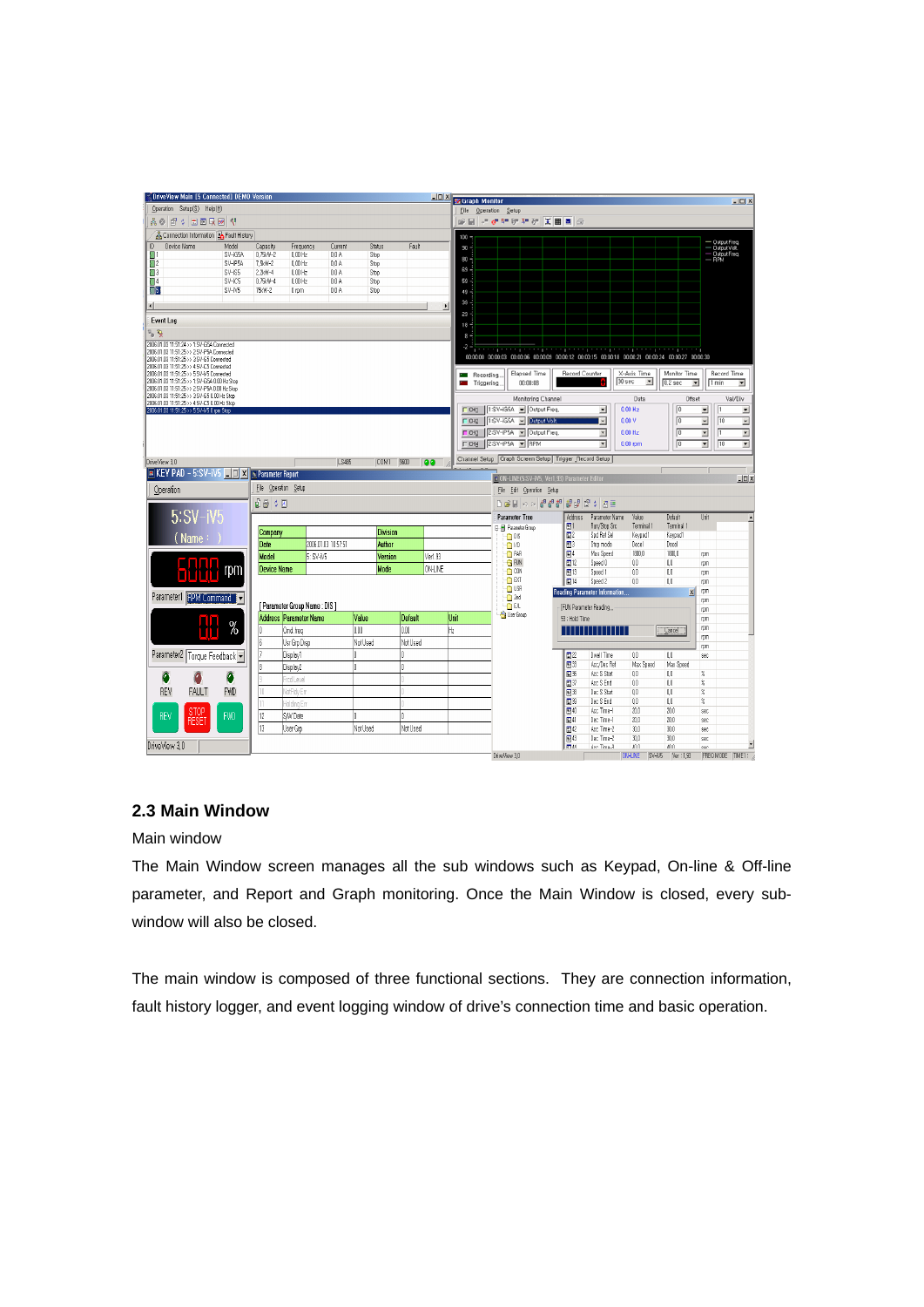|                | $\%$ DriveView Main [5 Connected] DEMO Version                                            |         |              |                      |              |                          |       | $-10X$                   |
|----------------|-------------------------------------------------------------------------------------------|---------|--------------|----------------------|--------------|--------------------------|-------|--------------------------|
|                | Operation Setup( $S$ ) Help( $H$ )                                                        |         |              |                      |              |                          |       |                          |
|                | ふ 3   @' ↓   ■   ■   ■   *   ↑                                                            |         |              |                      |              |                          |       |                          |
|                | & Connection Information   B Fault History                                                |         |              |                      |              |                          |       |                          |
| $\overline{1}$ | De<br>e Name                                                                              | Mode    | Capacity     | Frequency            | Current      | Status                   | Fault |                          |
| ■ 1            |                                                                                           | SV-iG5A | <b>ELW-2</b> | $0.00$ Hz            | 0.0A         | Stop                     |       |                          |
| ▓              | 2                                                                                         | SV-iP5A | 7.Ък         | $0,00$ Hz            | 0.0A         | Stop                     |       |                          |
|                |                                                                                           |         | 2,<br>0.     |                      | Α<br>Α       | Stop<br>Stop             |       |                          |
|                | Connection<br>①                                                                           |         | 2<br>79      | <b>Fault History</b> | А            | Stop                     |       |                          |
|                | Information                                                                               |         |              |                      |              |                          |       |                          |
|                |                                                                                           |         |              |                      |              |                          |       |                          |
|                |                                                                                           |         |              |                      |              |                          |       |                          |
|                |                                                                                           |         |              |                      |              |                          |       |                          |
|                | 3 Event Log                                                                               |         |              |                      |              |                          |       |                          |
|                |                                                                                           |         |              |                      |              | <b>Status Bar</b><br>(4) |       |                          |
|                |                                                                                           |         |              |                      |              |                          |       |                          |
|                |                                                                                           |         |              |                      |              |                          |       |                          |
|                |                                                                                           |         |              |                      |              |                          |       |                          |
| ⊣∣             |                                                                                           |         |              |                      |              |                          |       |                          |
|                | <b>Event Log</b>                                                                          |         |              |                      |              |                          |       |                          |
| ष्ट्र          |                                                                                           |         |              |                      |              |                          |       |                          |
|                | 2006.01.02 20:07:14 >> 2:SV-iP5A 0.00 Hz Stop                                             |         |              |                      |              |                          |       | $\left  \bullet \right $ |
|                | 2006.01.02 20:07:14 >> 3:SV-iS5 0.00 Hz Stop                                              |         |              |                      |              |                          |       |                          |
|                | 2006.01.02 20:07:14 >> 4:SV-iC5 0.00 Hz Stop<br>2006.01.02 20:07:14 >> 5:SV-M5 0 rpm Stop |         |              |                      |              |                          |       |                          |
|                |                                                                                           |         |              |                      |              |                          |       |                          |
|                | DriveView 3.0                                                                             |         |              |                      | <b>LS485</b> | COM1                     | 9600  | 100                      |

## **I. Connection Information**

Shows the information of the drives connected via the communication network.

## **II. Fault History**

Shows and registers the fault history that has occurred after starting DriveView. It can display the previous 200 faults.

# **III. Event Log**

Shows and registers the operation status of the drives connected via the communication network.

# **IV. Status Bar**

Displays the connection status of DriveView and the status of the current process.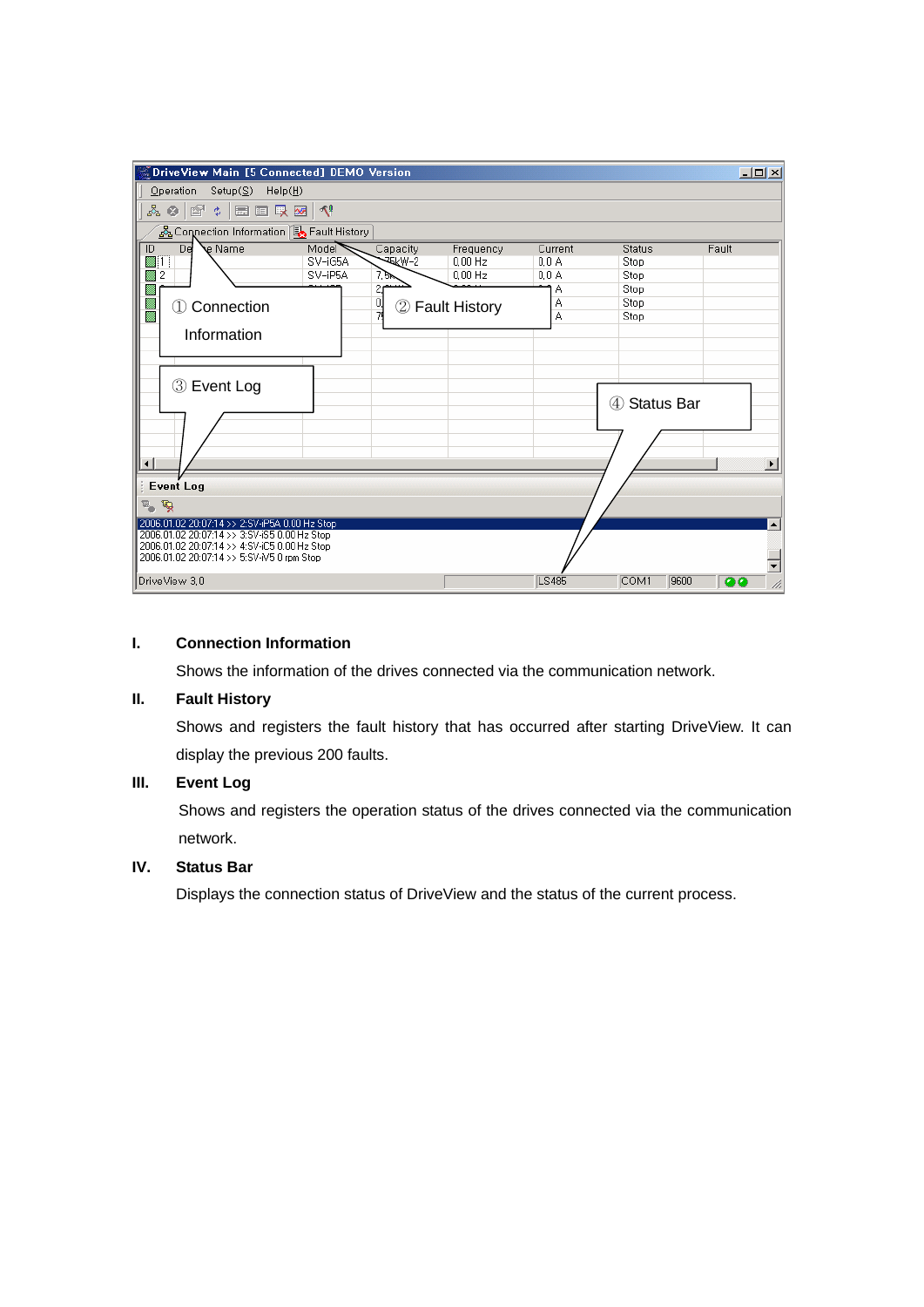**A. Operation** To connect to the drives on the network, go to the operation tab and select Connect…

| Operation<br>HeIp(H)<br>Setup(S)   |             |
|------------------------------------|-------------|
| ್ಲಿ Connect                        | F2          |
| $\otimes$ Stop                     | F3          |
| rlermation                         | F4          |
| ₿ Update                           | F5          |
| ■ KeyPad                           | Fß          |
| 面 Online Parameter Editor          | F7          |
| <b>By</b> Offline Parameter Editor | $Ctrl + F7$ |
| - Graph Monitor                    | F8          |
| -Start Event Log                   | F9          |
| Stop Event Log                     | F10         |
| Exit                               |             |

The following screen will appear.

**Select ID** 

| <b>Select ID</b>                                                                                        |                  |
|---------------------------------------------------------------------------------------------------------|------------------|
| Select inverter IDs to check connection in network                                                      |                  |
| Select IDs.<br>る<br>$\bigcirc$ One ID:<br>255<br>곡 -<br>릒<br>$\odot$ IDs - Range:<br>$\bigcirc$ All IDs | Search<br>Cancel |

This enables DriveView to locate the drives on the communication network. The following options can be selected:

- I. One ID: Checks for a specific drive ID
- II. Ids Range: Checks for drives with an ID number in a certain range.
- III. All IDs: Checks for all drives in the range of  $(1 255)$
- **•** Cancel 'Select ID'

Cancels the operation.

- **•** Inverter Information screen should appear.
	- ① **This shows 'Running Status Information', 'Terminal Information', and 'Fault Information for the selected drives.**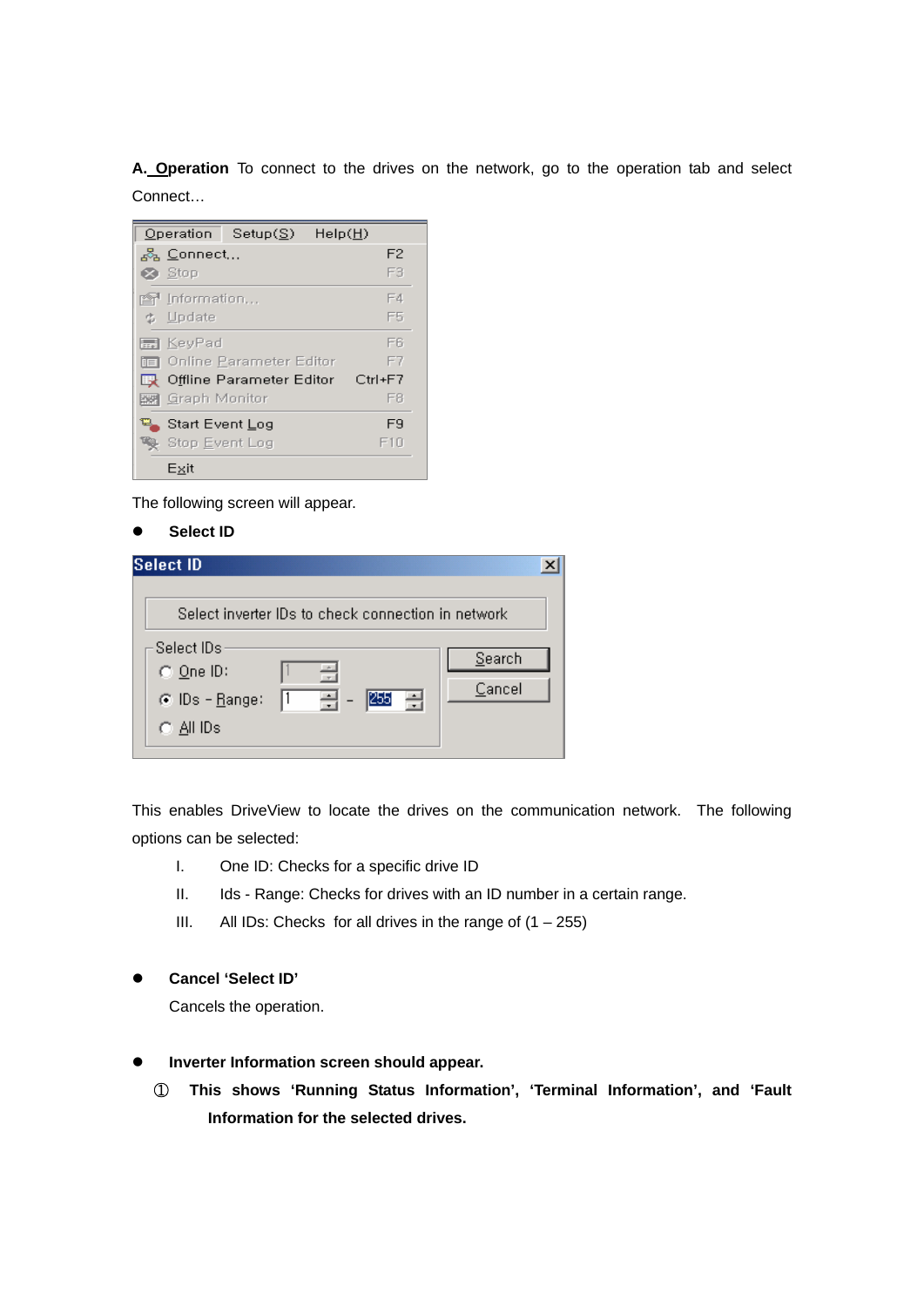I. **Running Status Information:** Displays current running status information of the selected drive.

| : SV-iG5A (0,75kW-2) Ver1,5                                           |                                                                  | $\boldsymbol{\mathsf{x}}$ |
|-----------------------------------------------------------------------|------------------------------------------------------------------|---------------------------|
| Running Status Information   Terminal Information   Fault Information |                                                                  |                           |
|                                                                       | Display current running status information for selected inverter |                           |
| Device Name                                                           |                                                                  | Apply                     |
| Detail Running Status                                                 |                                                                  |                           |
| Freg. Command:                                                        | $60,00$ Hz                                                       |                           |
| Acc. Time:                                                            | 5.0 <sub>sec</sub>                                               |                           |
| Dec, Time:                                                            | 10.0 <sub>sec</sub>                                              |                           |
| Output Frequency:                                                     | $0.00$ Hz                                                        |                           |
| Output Current:                                                       | 0.0A                                                             |                           |
| Output Power:                                                         | $0.0$ kW                                                         |                           |
| <b>Running Status:</b>                                                | Stop                                                             |                           |
| DC-Link Voltage:                                                      | 313 V                                                            |                           |
|                                                                       |                                                                  |                           |
|                                                                       |                                                                  | Close                     |

Device name: The user can designate a name for the connected drive.

Click 'Apply' after entering a name.

**II. Terminal Information: Displays the status of all the input and output terminals,** 

 $\overline{\phantom{a}}$ 

 $\overline{\phantom{a}}$ 

| : SV-iG5A (0,75kW-2) Ver1,5 |                                                                     | $\times$ |
|-----------------------------|---------------------------------------------------------------------|----------|
|                             | Running Status Information Terminal Information   Fault Information |          |
|                             | Display input/output terminal information for selected inverter     |          |
| Input Terminal<br>口凹        | Output Terminal<br>7 MO                                             |          |
| $\Box$ P2                   | $-$ 3ABC                                                            |          |
| $\Box$ P3.<br>□ P4          |                                                                     |          |
| IT P5                       |                                                                     |          |
| $\Box$ P6<br>T P7           |                                                                     |          |
| $\Box$ P8                   |                                                                     |          |
|                             |                                                                     |          |
|                             |                                                                     |          |
|                             |                                                                     |          |
|                             | Close                                                               |          |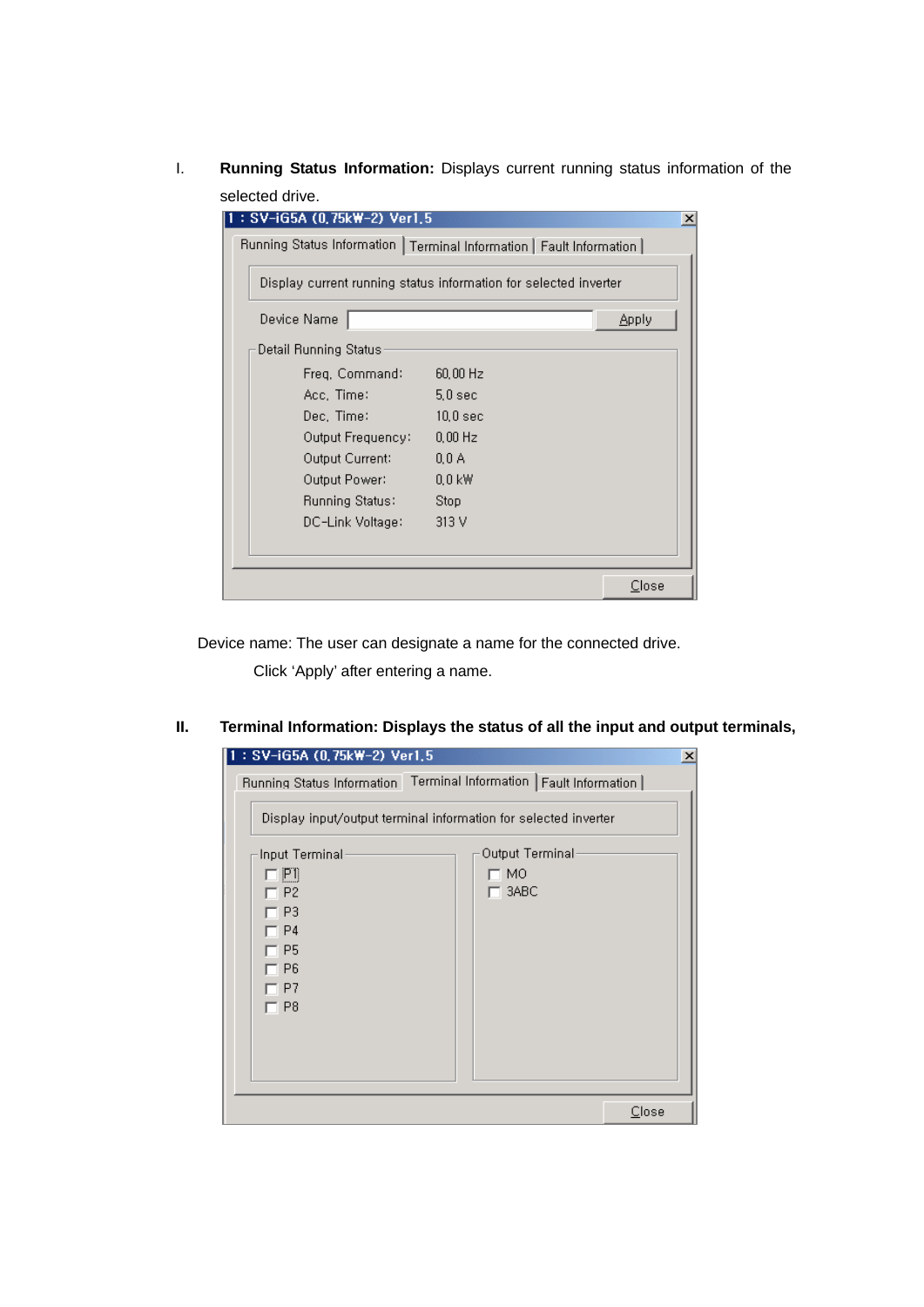**III. Fault Information: Displays the fault history of the selected drive.** 

| : SV-iG5A (0,75kW-2) Ver1,5                                           |                           | $\vert x \vert$ |
|-----------------------------------------------------------------------|---------------------------|-----------------|
| Running Status Information   Terminal Information   Fault Information |                           |                 |
| Display current fault information for selected inverter               |                           |                 |
| Fault                                                                 |                           |                 |
| Over Current                                                          | $\Box$ Over Voltage       |                 |
| External-A <normal open=""></normal>                                  | $\Box$ Emergency Stop     |                 |
| Input Phase Open                                                      | $\sqcap$ Groud Fault      |                 |
| Drive Over Heat                                                       | □ Electric Motor OverHeat |                 |
| Motor Over Load                                                       | ⊤ HW-Fault                |                 |
| □ External-B <normal close=""></normal>                               | $\Box$ EEPROM Failure     |                 |
| $\Box$ Fan Failure                                                    | $\Box$ Out Phase Open     |                 |
| □ Drive Over Load                                                     | $\Box$ Low Voltage        |                 |
| $\Box$ Loader Failure                                                 | $\Box$ Self Diag Failure  |                 |
| $\Box$ Drive NTC Open                                                 | $\Box$ Copy Unit Failure  |                 |
|                                                                       |                           |                 |
|                                                                       | Close                     |                 |

#### **Update**

 ① Repeats the 'Connect' process for the selected drives from the connection information window.

#### **Keypad**

① Activates 'Keypad window' for the selected drive from the connection information window.

#### **Online Parameter Editor**

 ① Activates 'online parameter editor' for the selected drive from the connection information window.

## <**Inverter Successful Connection**>

The "Inverter Successful Connection" message indicates the following:

- a. The drive that is found is a drive that is supported by Driveview.
- b. DriveView has the proper data file for the S/W version of the connected drive.

 **Note: If no data file is found for the specific S/W version, please contact the LSIS to get the correct data file.**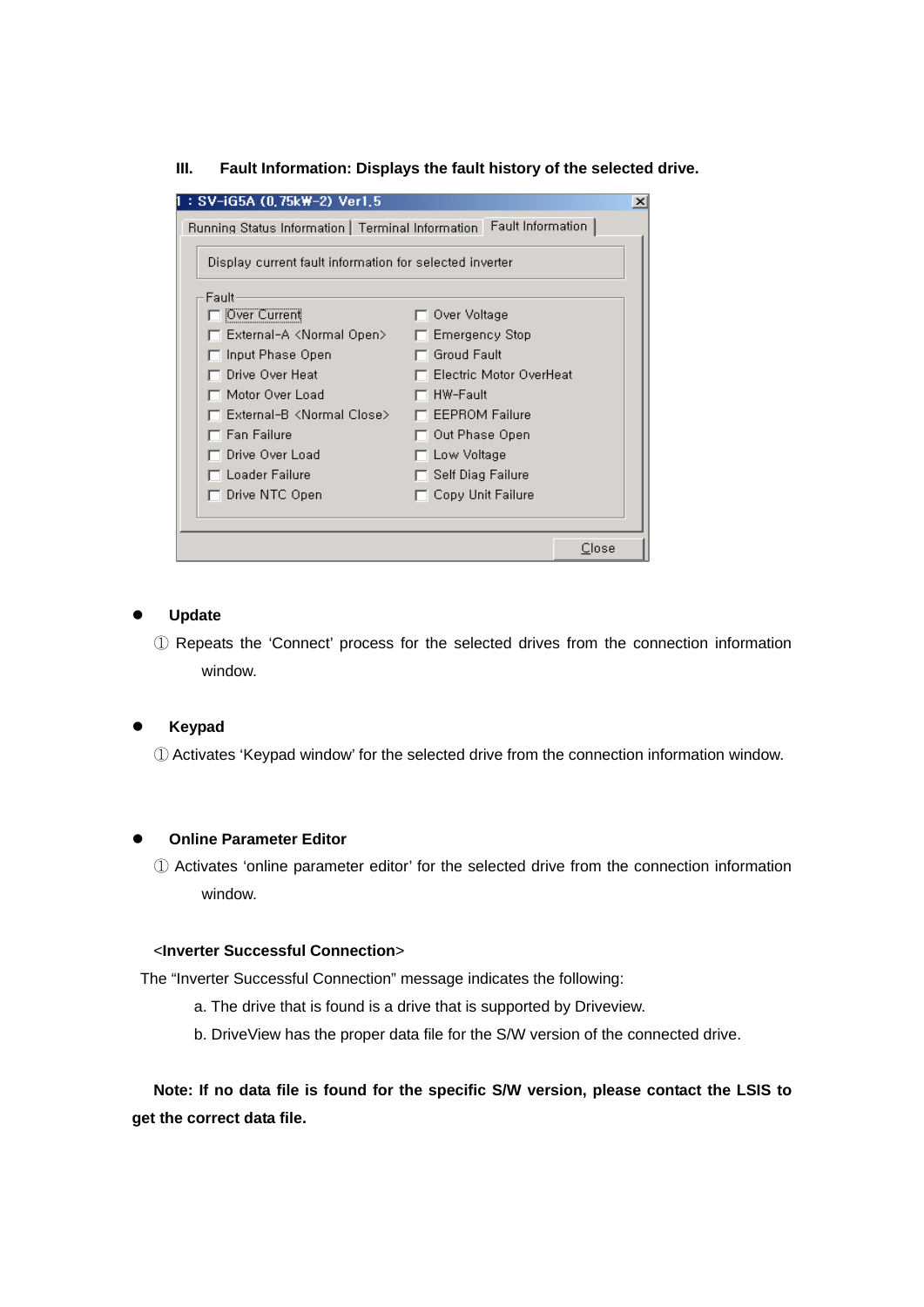# **[ON-LINE Parameter Editor]**

|                                                    | <b>ON LINE - Parameter Editor Mode Setup</b> |                |
|----------------------------------------------------|----------------------------------------------|----------------|
| Parameter Mode<br>⊙FREQ Mode<br>TIME1<br>$0.1$ sec | ◯ RPM Mode<br>$\sim$                         | Setup<br>Close |
| Model<br>SV-iS5<br>Data file initial status : OK   | Version $2,12$<br>$\vee$<br>$\sim$           |                |

#### **I. FREQ Mode/RPM Mode**

User can select if the parameters will be displayed in RPM or in Hz.

## **II. TIME1**

TIME1 selects how many significant digits will be used in any parameter dealing with time.

## **Offline Parameter Editor**

Offline Parameter Editor enables the user to edit and check parameters without connection with the drives. For proper operation, the user must know the exact model and software version of the drive.

# **[OFF-LINE Parameter Editor]**

| <b>OFF LINE - Parameter Editor Mode Setup</b>                    |                                                    |                |
|------------------------------------------------------------------|----------------------------------------------------|----------------|
| – Parameter Mode<br>⊙ FREQ Mode<br>TIME1<br>$ 0,1\>\mathrm{sec}$ | C. RPM Mode                                        | Setup<br>Close |
| SV-iG5A<br>Model                                                 | $\boxed{\blacktriangledown}$ Version $\boxed{1,6}$ |                |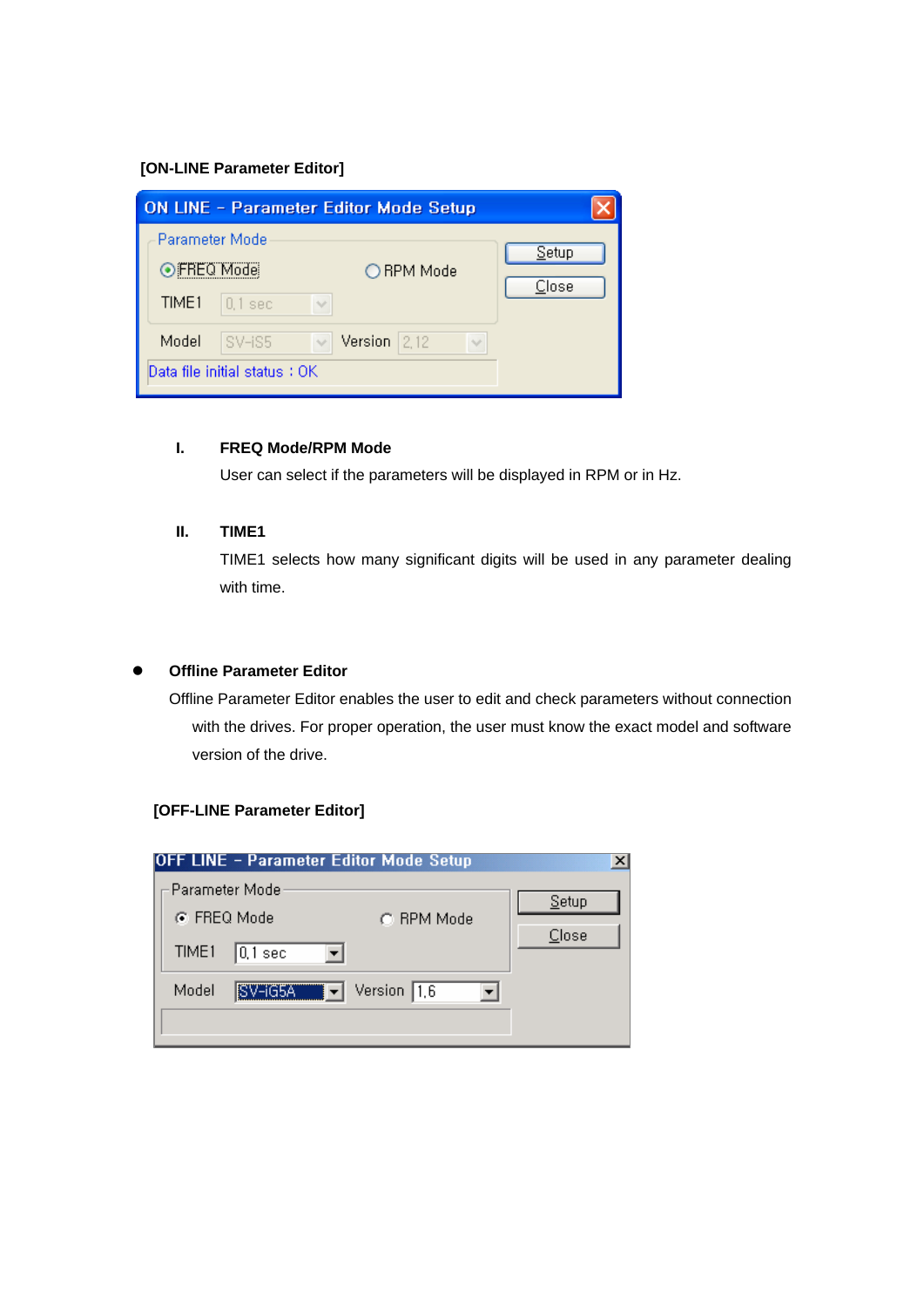#### **I. FREQ / RPM Mode**

User can select if the parameters will be displayed in RPM or in Hz.

## **II. TIME1**

TIME1 selects how many significant digits will be used in any parameter dealing with time.

## **III. Inverter Series / Inverter Version**

Selects the drive series and the version of the drive.

## **IV. Setup**

The 'Setup' button reads the data file that corresponds to the information that was entered in steps I – III. If an error occurs while reading the data, an error message will appear on the information bar located at the bottom of the screen. If the reading process is successful, the parameters of the drive will be initialized. The Parameter Editor window will start with the factory default values.

# **Graph Monitor**

More than 1 drive must be connected via the communication network to start Graph Monitor. Graph Monitor is permitted on only one window. Maximum number of monitoring channels is 4.

# z **'Event Log' Start**

Starts 'Event Log'. Drive View will log every event and record the time of the event. An event is a change in operation status, connection status, or fault status of every drive.

# z **'Event Log' Stop**

Stops the 'Event Log'.

# **B. Setup**



# **Communication Port Setup**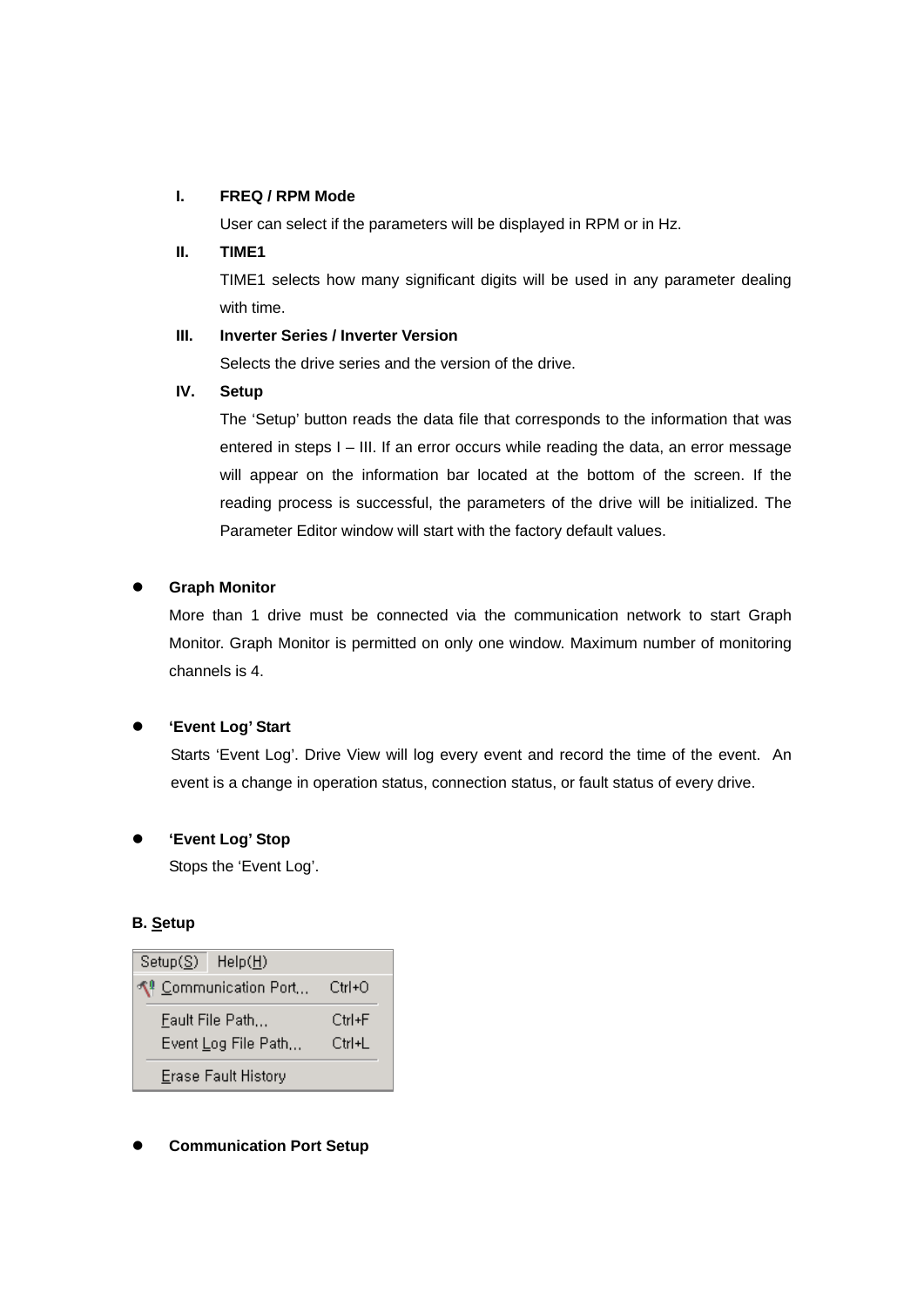Sets up communication port.

| <b>Communication Port Setup</b> |                                                                                                                                             |            |      | $\times$ |
|---------------------------------|---------------------------------------------------------------------------------------------------------------------------------------------|------------|------|----------|
|                                 |                                                                                                                                             |            |      |          |
|                                 | Setup communication port and operation mode matching to<br>your network environment for proper operation.                                   |            |      |          |
|                                 | f Notice When Select Protocol Mode 1                                                                                                        |            |      |          |
|                                 |                                                                                                                                             |            |      |          |
|                                 | When select MODBUS-RTU mode, the monitoring speed is<br>more slow than LS485 mode. Therefore LS485 mode is<br>preferable to MODBUS-RTU mode |            |      |          |
|                                 |                                                                                                                                             |            |      |          |
| Serial Communication Port-      |                                                                                                                                             |            |      | 0K.      |
| Comm, Port                      | [COM1                                                                                                                                       |            |      | Cancel   |
| Comm, Baud                      | 9600                                                                                                                                        | <b>BPS</b> |      |          |
| Data Bit                        | 8                                                                                                                                           |            |      |          |
| Parity Bit                      | None                                                                                                                                        |            |      |          |
| Stop Bit                        |                                                                                                                                             |            |      |          |
| <b>RS485 TX Enable Control</b>  |                                                                                                                                             |            |      |          |
| C Auto Mode                     |                                                                                                                                             |            |      |          |
| C RTS Mode   Active High        |                                                                                                                                             |            |      |          |
| Operation Mode                  |                                                                                                                                             |            |      |          |
| Protocol Mode                   | LS485                                                                                                                                       |            |      |          |
| <b>TimeOut</b>                  | 1000                                                                                                                                        |            | msec |          |
| Retry Number                    | lз                                                                                                                                          |            |      |          |

#### **I. Serial Communication Port**

Selects the serial communication port of the user's computer. The defaults of the data bit, parity, and stop bit are 8 bit, none, and 1 bit, respectively. They must match the connected drives.

# **II. RS485 TX Enable Control**

An RS232-485 converter must be used to connect the computer using RS-232C to a drive using RS-485. Please find the best converter for your application. The performance may differ depends on the converter that is used.

Most RS232-485 converters use the function of Auto Tx Enable Control.

There are older systems of RS232-485 that do not support Auto Tx Enable Control. DriveView 3.0 can be used on these systems with RTS signal control of RS-232C.

[ Tested RS232-485 converter ]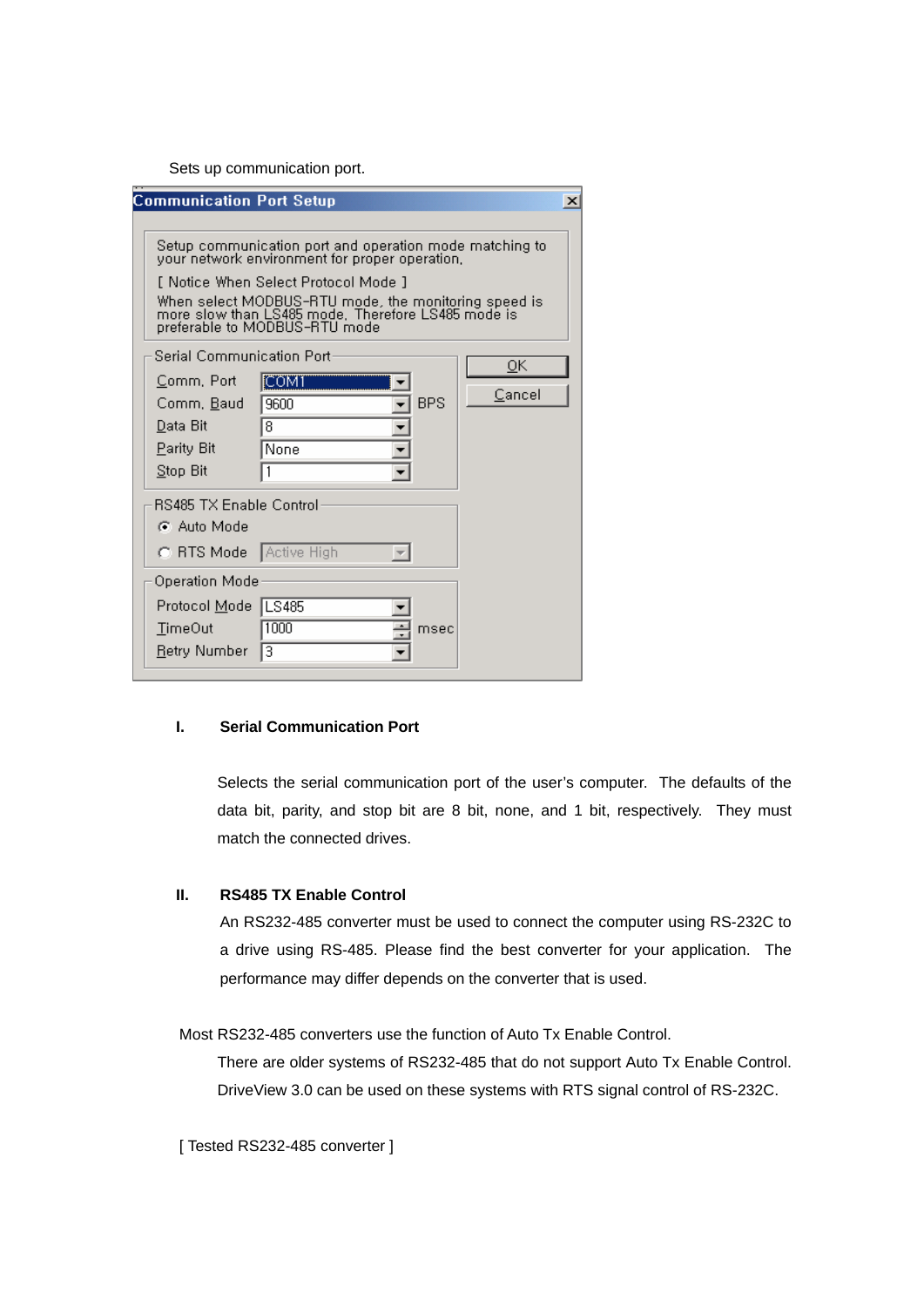'Auto Tx Enable' type: CNV485A (RealSYS)

'RTS control Tx Enable' type : Transio A53 (MOXA)

#### **III. Operation Mode**

## **Protocol Mode**

Supports LS485 & MODBUS-RTU

# [Notice]

 LS 485 protocol is more efficient and faster than MODBUS-RTU for data monitoring. LS485 protocol enables Drive View to simultaneously monitor a maximum of 8 discrete address data points with monitor registration request and operation command. This is not possible with MODBUS-RTU. So it is recommended to use LS485 protocol for fast and reliable communication

## **TimeOut**

Time Out is the delay time that Drive View will wait for a response from the drive.

#### **Retry Number**

If there's no response or error response, DriveView will try to resend same request to drive for the designated number of times. Driveview will disconnect the drive and will not do anything to the drive, if there's no response for the designated number of repeated request.

We recommend you to set maximum value for stable operation.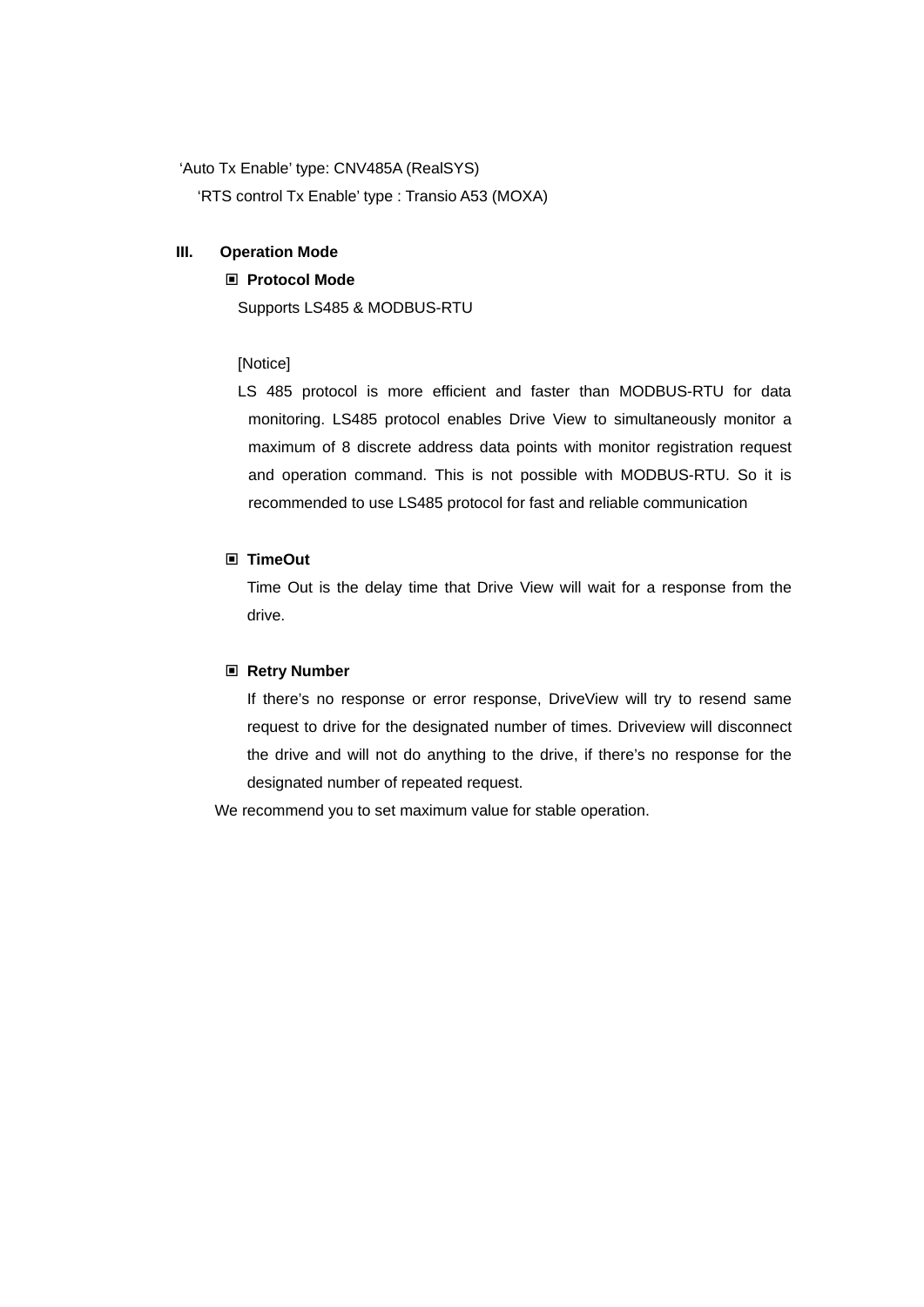# **IV. Network Installation**

Please connect RS-485 wire to signal (+) and signal (-) terminals. After checking the wiring, power up the drive.



# **Fault History file save**

Sets the file directory of saving fault history. "history.log" of Log directory is the default in DriveView 3.0.

# **•** Event Log file save

Sets the file directory of saving Event Log file. "event. txt" of Log directory is the default in DriveView 3.0.

# **Fault History delete**

Deletes all fault history saved previously.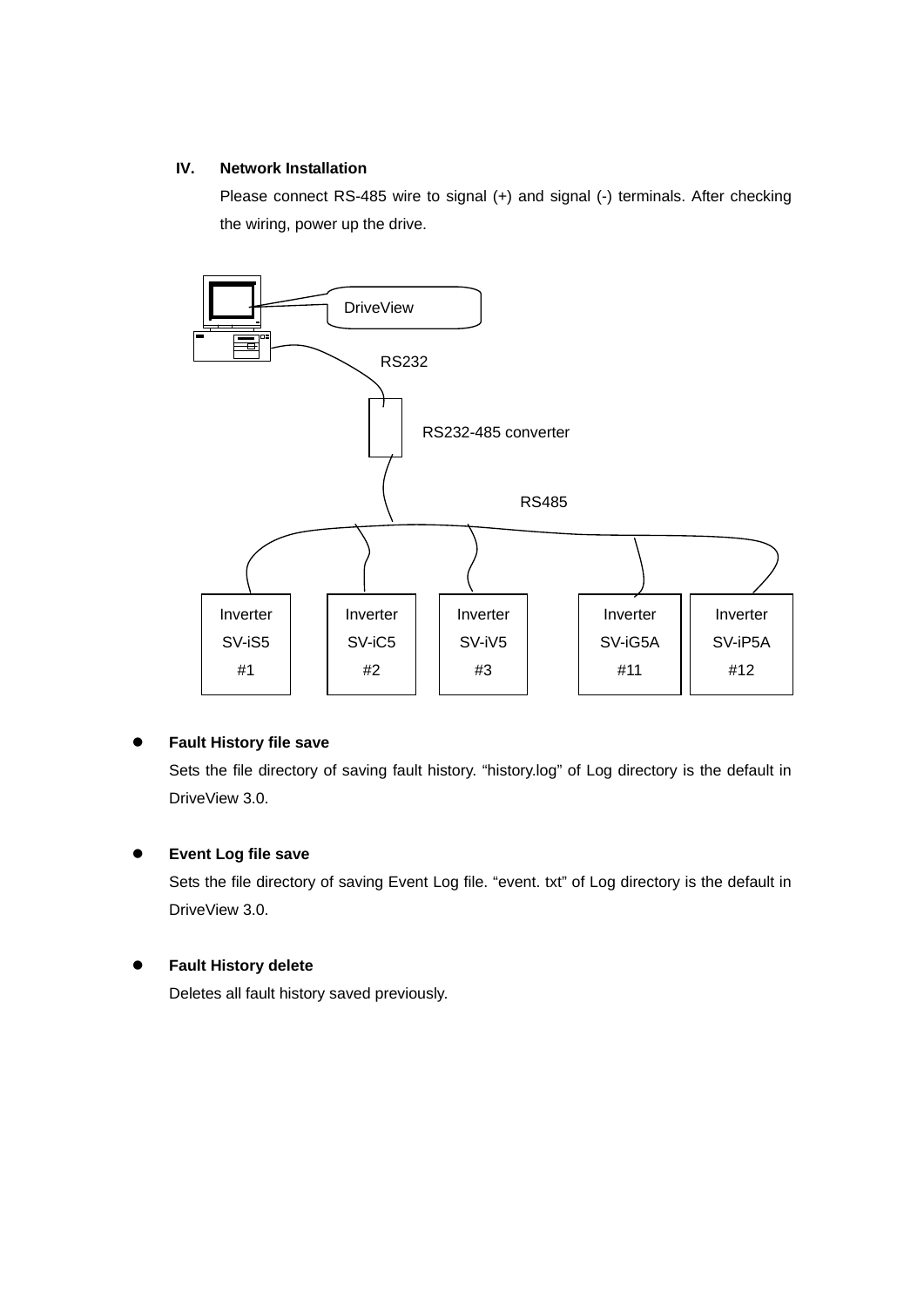## **C. Connection Information window**

|                                  | <b>B. DriveView Main [5 Connected] DEMO Version</b> |         |            |           |                  |        | $\Box$ DIXI           |
|----------------------------------|-----------------------------------------------------|---------|------------|-----------|------------------|--------|-----------------------|
| Setup(S)<br>Help(H)<br>Operation |                                                     |         |            |           |                  |        |                       |
| 曾<br>■■吸図 1<br>ॹ<br>ø<br>耍       |                                                     |         |            |           |                  |        |                       |
|                                  | န္တြဲ Connection Information ြန္း Fault History     |         |            |           |                  |        |                       |
| Device Name<br>ID                |                                                     | Model   | Capacity   | Frequency | Current          | Status | Fault                 |
| ■ 1                              |                                                     | SV-iG5A | 0.75kW-2   | $0.00$ Hz | $0,0 \mathsf{A}$ | Stop   |                       |
| $\Box$ 2                         |                                                     | SV-iP5A | 7.5kW-2    | $0.00$ Hz | 0.0A             | Stop   |                       |
| 圖3                               |                                                     | SV-iS5  | $2.2$ kW-4 | $0.00$ Hz | 0.0A             | Stop   |                       |
| 圖 4                              |                                                     | SV-iC5  | 0.75kW-4   | $0.00$ Hz | $0,0 \text{ A}$  | Stop   |                       |
| EI.<br>Re-Connect                |                                                     | IV5.    | 75kW-2     | $0$ rpm   | $0,0 \text{ A}$  | Stop   |                       |
|                                  |                                                     |         |            |           |                  |        |                       |
| $\vert \cdot \vert$<br>KeyPad    | F <sub>6</sub>                                      |         |            |           |                  |        | $\blacktriangleright$ |
| E                                | Online Parameter Editor F7                          |         |            |           |                  |        |                       |
| Graph Monitor                    | F <sub>8</sub>                                      |         |            |           |                  |        |                       |
| $\overline{\mathbb{F}}_p$<br>☜   |                                                     |         |            |           |                  |        |                       |

After clicking 'Connection', this window shows every drive connected on the communication network and displays the operation status of them.

In order to operate 'Keypad', 'Online Parameter Editor' and 'Connection Information', you should select one of the connected drives.

If you select one ID and click the right button of your mouse, you can see the window shown above.

|         | Gonnection Information So Fault History |                                  |             |       |          |       |
|---------|-----------------------------------------|----------------------------------|-------------|-------|----------|-------|
| Nu Date |                                         | Time<br>$\overline{\mathsf{ID}}$ | Device Name | Model | Capacity | Fault |
|         |                                         |                                  |             |       |          |       |
|         |                                         |                                  |             |       |          |       |
|         |                                         |                                  |             |       |          |       |
|         |                                         |                                  |             |       |          |       |
|         |                                         |                                  |             |       |          |       |
|         |                                         |                                  |             |       |          |       |
|         |                                         |                                  |             |       |          |       |
|         |                                         |                                  |             |       |          |       |
|         |                                         |                                  |             |       |          |       |
|         |                                         |                                  |             |       |          |       |
|         |                                         |                                  |             |       |          |       |
|         |                                         |                                  |             |       |          |       |
|         |                                         |                                  |             |       |          |       |
|         |                                         |                                  |             |       |          |       |
|         |                                         |                                  |             |       |          |       |

## **D. Fault History**

After starting DriveView 3.0, this window can display the fault history of the drive. The previous 200 faults can be displayed.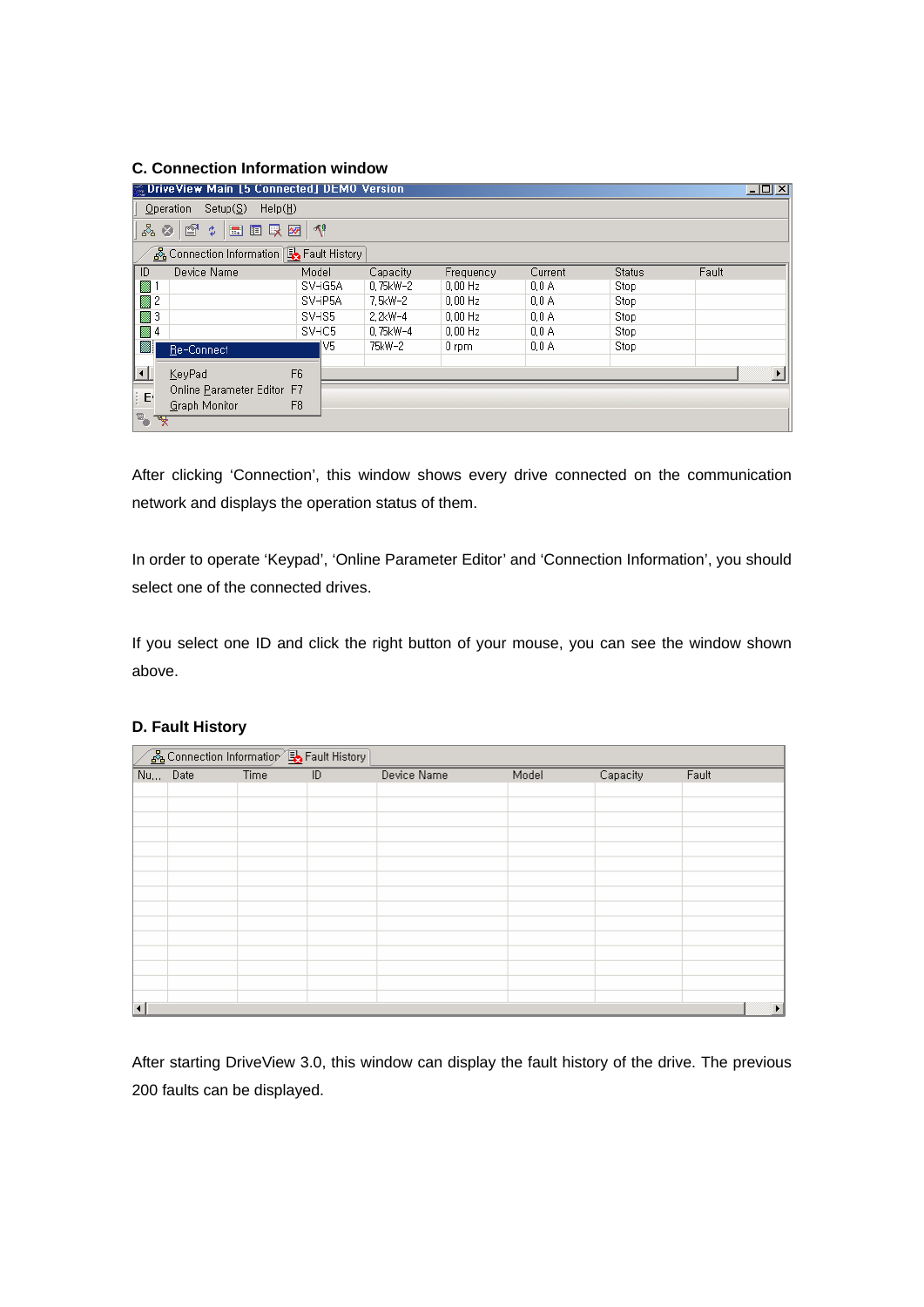#### **E. Event Log**

| <b>Event Log</b>                                                                                                                              |       |       |     |
|-----------------------------------------------------------------------------------------------------------------------------------------------|-------|-------|-----|
| w.<br>پته                                                                                                                                     |       |       |     |
| 2006.01.03 08:53:32 >> 1:SV-iG5A Connected                                                                                                    |       |       |     |
| 2006.01.03 08:53:32 >> 2:SV-iP5A Connected<br>2006.01.03 08:53:32 >> 3:SV-iS5 Connected<br>2006.01.03.08:53:32 >> 4:SV-iC5 Connected          |       |       |     |
| 2006.01.03 08:53:33 >> 5:SV-N5 Connected<br>2006.01.03 08:53:33 >> 1:SV-iG5A 0.00 Hz Stop                                                     |       |       |     |
| 2006.01.03 08:53:33 >> 2:SV-iP5A 0.00 Hz Stop<br>2006.01.03 08:53:33 >> 3:SV-iS5 0.00 Hz Stop<br>2006.01.03 08:53:33 >> 4:SV-iC5 0.00 Hz Stop |       |       |     |
| 2006.01.03 08:53:33 >> 5:SV-M5 0 rpm Stop                                                                                                     |       |       |     |
|                                                                                                                                               |       |       |     |
|                                                                                                                                               |       |       |     |
| ∥DriveView 3.0                                                                                                                                | LS485 | ICOM1 | 960 |

After starting DriveView 3.0, this window can display the event log of the drive. The previous 200 events can be displayed.

The Event Log is deleted automatically each time Drive View is started.

## **F. Status bar**

| Checking inverter No, 2 connection | 25%<br>$\mathop{\mathrm{III}}\nolimits$ | LS485 | 9600<br><b>COM</b> | г. |
|------------------------------------|-----------------------------------------|-------|--------------------|----|
|------------------------------------|-----------------------------------------|-------|--------------------|----|

# z **Status bar of 'Connect'**

After clicking 'Connect', it displays the operation status.

- **Graph mode** Informs the activation of Graph mode from 'Graph Monitor' window.
- **•** Protocol mode

Shows the communication Protocol currently used.

**•** Communication port

Shows the communication port currently used.

**•** Communication speed

Shows the baud rate of the communication network.

**•** Communication transmission/reception status

Shows the communication transmission and reception status.

## **2.4 Common Keypad**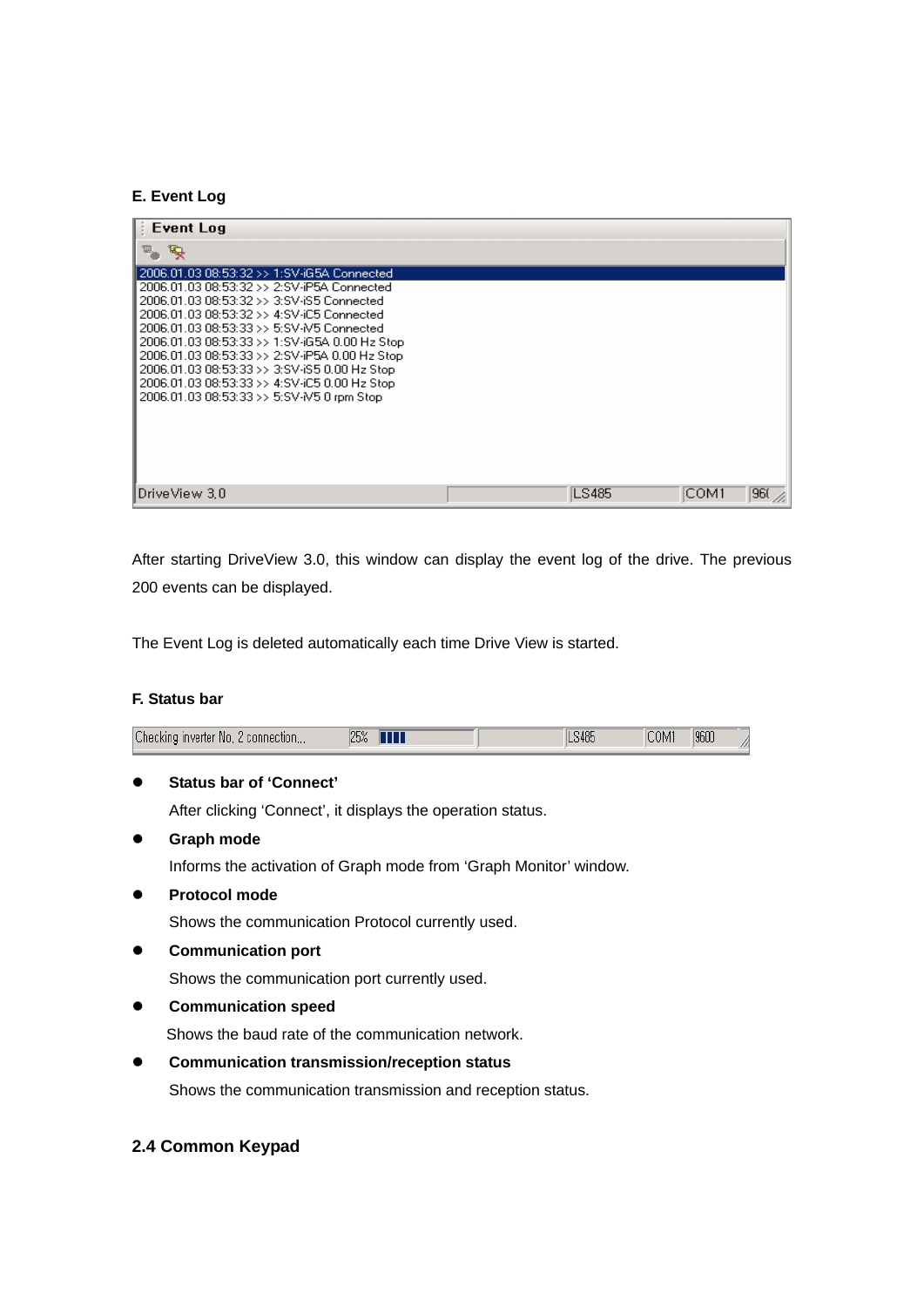Keypad window is used for monitoring the drive except for Input/Output terminal and fault information. Parameter values can be changed in this window if the parameter has writable attribute.(Command frequency, acc/dec time)

Select the drive at Connection Information list of Main window and select 'Keypad'.



# **A. Operation**



**Forward Run** 

Will start the drive in the forward direction

● Reverse Run

Will start the drive in the reverse direction.

• Stop/Reset

Will stop the drive.

**B. Inverter Information**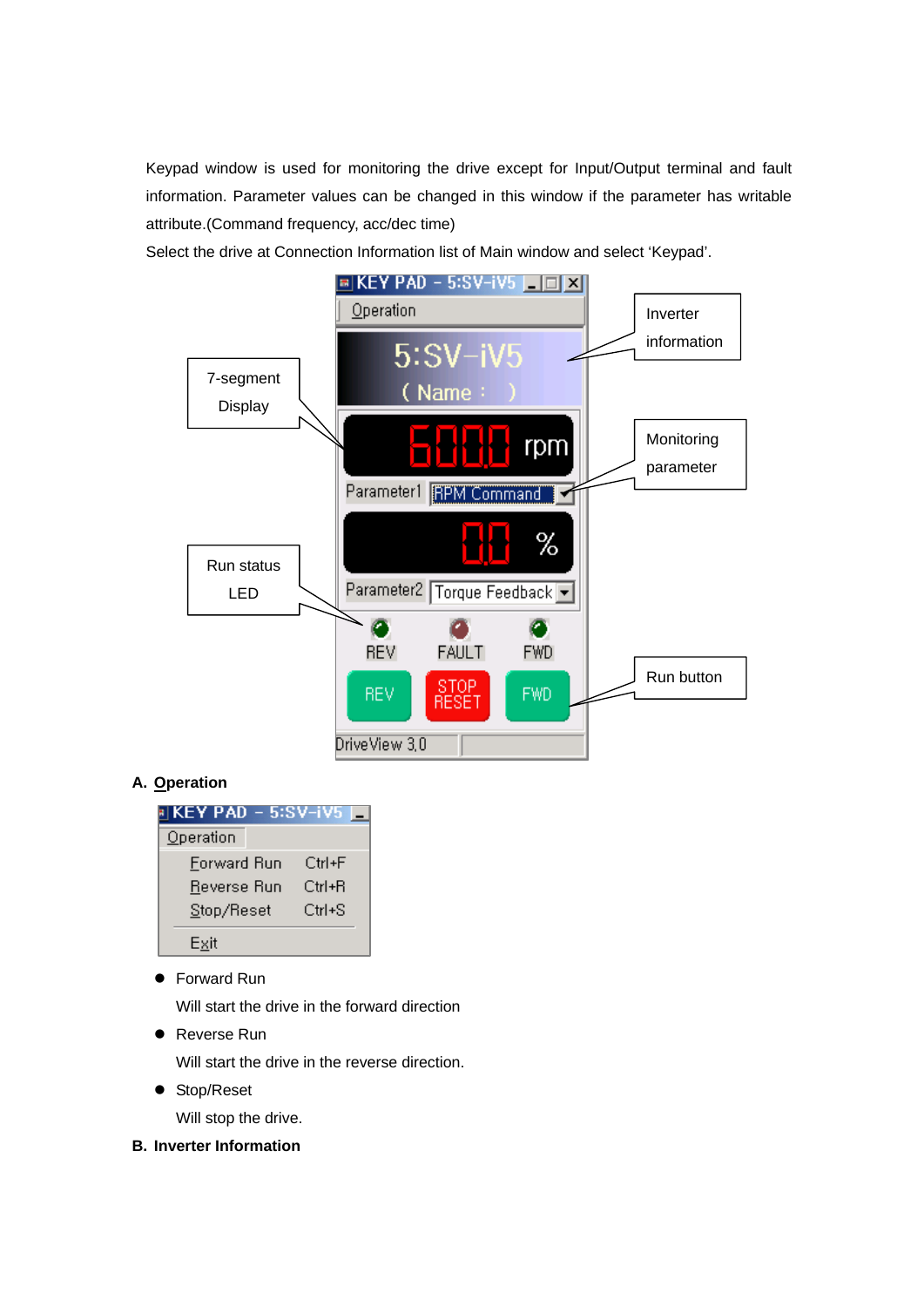Displays communication station number, model and device names of inverter.

#### **C. 7-segment Display**

Displays parameter data which is selected in **Monitoring Parameter**.

#### **D. Monitoring Parameter**

Select the parameter to monitor.

#### **E. Run Status LED**

Displays present status of inverter operation.

#### **F. Run Button**

Sets inverter operation.

#### **G. Status Bar**

DriveView 3.0

Displays Graph mode operation in **Graph Monitor Window**.

## **2.5 Parameter Editor**

Parameter editor has a parameter Write/Edit function in inverter group and User Group. DriveView 3.0 supports ON-LINE mode and OFF-LINE mode. Select inverter on **Connection Information** list and then click **Online Parameter Editor** on the menu or toolbar.

| n ON-LINE(5:SV-iV5, Ver1.93) Parameter Editor |                 |                               |                          |                 |                            | <u>_   미 지</u> |
|-----------------------------------------------|-----------------|-------------------------------|--------------------------|-----------------|----------------------------|----------------|
| File<br>Edit<br>Operation<br>Setup            |                 |                               |                          |                 |                            |                |
| 6 6 6 10<br>$\mathcal{B} \boxdot$<br>KO CH    | 都 明 會           | 步<br>御座                       |                          |                 |                            |                |
| <b>Parameter Tree</b>                         | <b>Address</b>  | Parameter Name                | Value                    | Default         | Unit                       |                |
| Parameter Group<br>日明日                        | $\mathbf{E}$ 1  | Run/Stop Src                  | Terminal 1               | Terminal 1      |                            |                |
| <b>DIS</b>                                    | 의2              | Spd Ref Sel                   | Keypad1                  | Keypad1         |                            |                |
| I/O                                           | 團3              | Stop mode                     | Decel                    | Decel           |                            |                |
| PAR                                           | 의 4             | Max Speed                     | 1800.0                   | 1800.0          | rpm                        |                |
| <b>FUN</b>                                    | 圖12             | Speed 0                       | 0,0                      | 0.0             | rpm                        |                |
| CON                                           | 图13             | Speed 1                       | 0,0                      | 0,0             | rpm                        |                |
| EXT                                           | $\mathbb{E}$ 14 | Speed 2                       | 0.0                      | 0.0             | rpm                        |                |
| <b>USR</b>                                    |                 | Reading Parameter Information |                          | $\vert x \vert$ | rpm                        |                |
| 2 <sub>nd</sub>                               |                 |                               |                          |                 | rpm                        |                |
| E/L                                           |                 | [FUN Parameter Reading        |                          |                 | rpm                        |                |
| User Group                                    | 53 : Hold Time  |                               |                          |                 | rpm                        |                |
|                                               |                 |                               |                          | Cancel          | rpm                        |                |
|                                               |                 |                               |                          |                 | rpm                        |                |
|                                               |                 |                               |                          |                 | rpm                        |                |
|                                               | 圖 22            | Dwell Time                    | 0.0                      | 0.0             | sec                        |                |
|                                               | 图 33            | Acc/Dec Ref                   | Max Speed                | Max Speed       |                            |                |
| <b>Parameter Tree</b>                         | 图 36            | Acc S Start                   | 0.0                      | ம               | $\mathsf{o}_{\mathscr{S}}$ |                |
|                                               | 图 37            | Acc S End                     | 0.0                      | Parameter list  |                            |                |
|                                               | $\mathbf{E}$ 38 | Dec S Start                   | 0.0                      |                 |                            |                |
|                                               | 图 39            | Dec S End                     | 0.0                      | UU              | 76                         |                |
|                                               | $\mathbb{E}$ 40 | Acc Time-1                    | 20,0                     | 20.0            | sec                        |                |
|                                               | $\Xi$ 41        | Dec Time-1                    | 20,0                     | 20.0            | sec                        |                |
|                                               | 图42             | Acc Time-2                    | 30.0                     | 30.0            | sec                        |                |
|                                               | $\mathbb{E}$ 43 | Dec Time-2                    | 30.0                     | 30.0            | sec                        |                |
|                                               | esi 44          | Ann Time-3                    | $A \cap \cap$            | 40 O            | coc                        |                |
| DriveView 3.0                                 |                 |                               | <b>ON-LINE</b><br>SV-iV5 | Ver: 1,93       | <b>FREQ MODE</b>           | TIME1:         |

**A. Parameter Tree**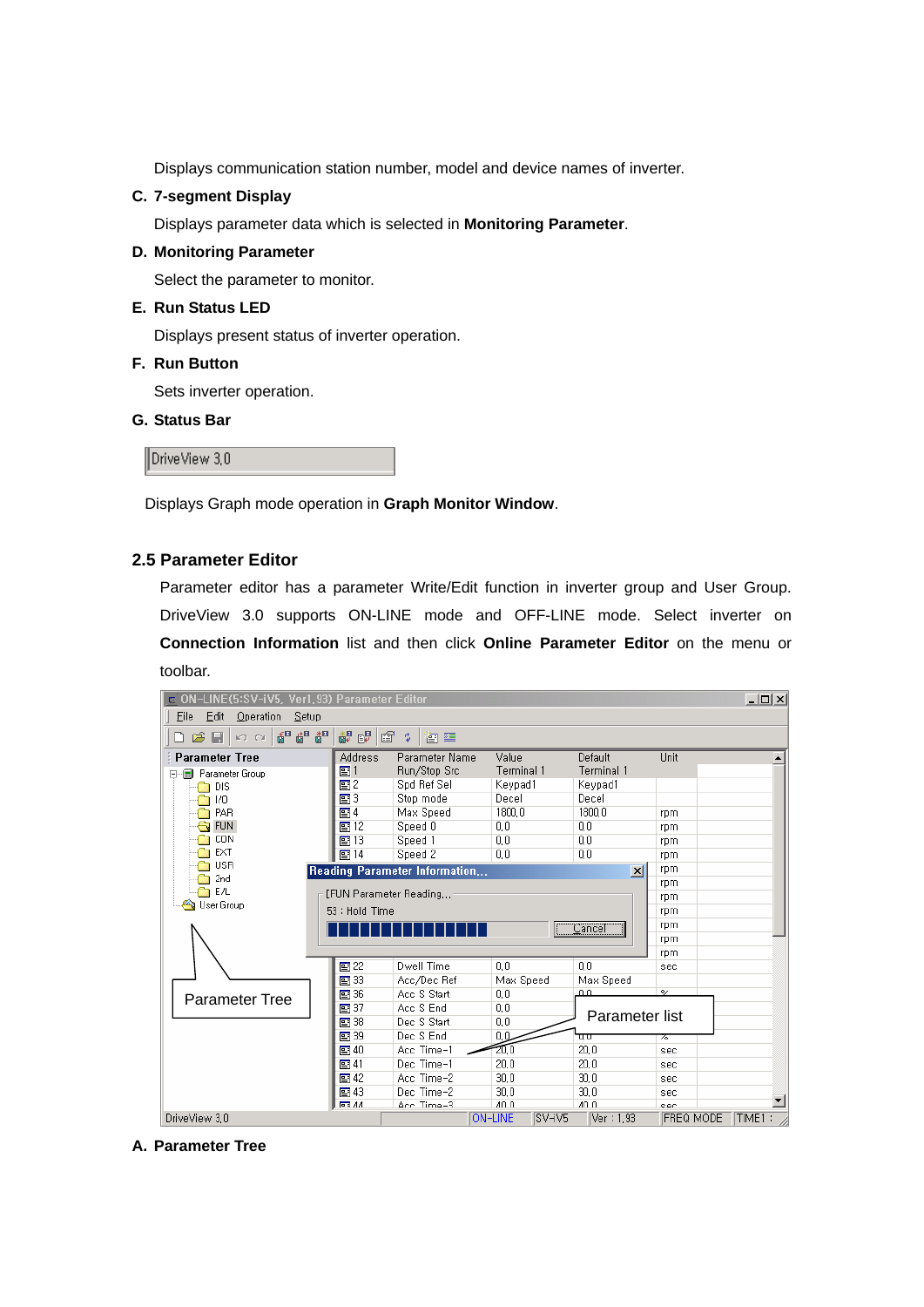Displays all Parameter Groups for the selected drive. It also displays a User group that can be created by the user.

 $\bullet$  Click the left mouse button on selected group

It displays the parameters in the selected parameter group.

 $\bullet$  Double click left mouse button on selected group

It reads the parameter of selected group from the connected drive at Online mode.

**• Selected item in parameter list is Drag & Drop to User Group in Parameter Tree** 

 If a new parameter needs added to the User Group, select the parameter in the parameter list, and then drag and drop into the User Group folder.

#### **B. Parameter List**

Displays the parameter of selected group in Parameter Tree.

#### z **Double click in Online mode**

Used to edit the selected parameter. (Read/Write of corresponding parameter value from connected parameter)



#### **Up/Down button for Parameter Move**

Used to move between parameters in parameter list.

 $\bullet$  **Double click in Offline mode**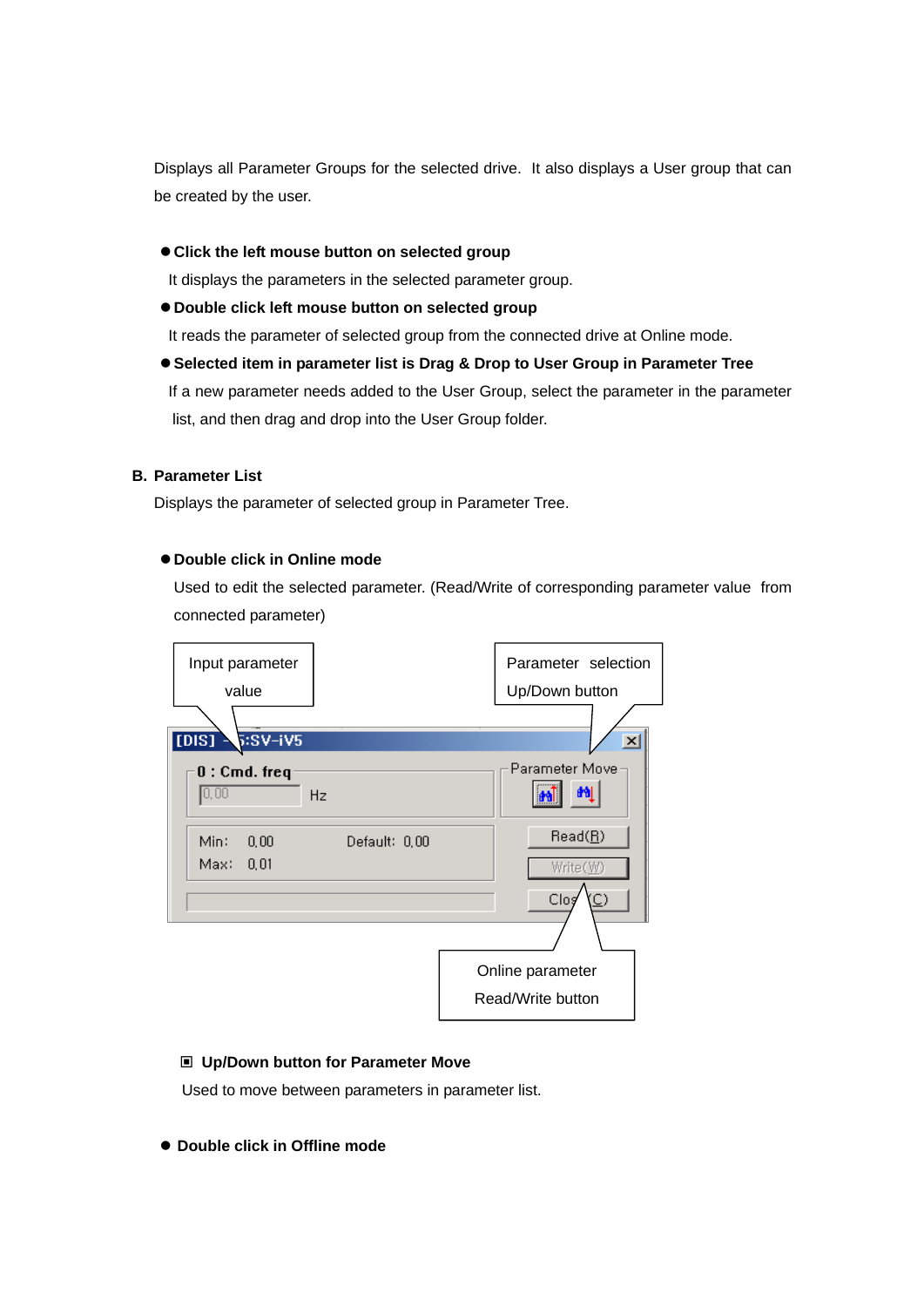| <b>Address</b>   | Parameter Name  | Value                    | Default    | Unit |
|------------------|-----------------|--------------------------|------------|------|
| 함이               | Cmd, freq.      | 0.00                     | 0,00       | Hz.  |
| 雪                | ACC.            | 5,0                      | 5,0        | sec  |
| 雪 2              | DEC.            | 10.0                     | 10.0       | sec. |
| 團3               | <b>DRV</b>      | CMD_TERMI1 -             | CMD_TERMI1 |      |
| 말 4              | <b>FRQ</b>      | OMD KPD                  | FREQ_DIG1  |      |
| <b>말</b> 5       | ST <sub>1</sub> | IMD TERMIN<br>CMD_TERMI2 | 10.00      | Hz   |
| 雪 6              | ST <sub>2</sub> | Comm.                    | 20,00      | Hz   |
| 雪                | ST <sub>3</sub> | 30,00                    | 30,00      | Hz   |
| $\mathbf{E}$ 8   | <b>CUR</b>      | 0,00                     | 0,00       |      |
| $\mathbf{F}^{9}$ | <b>RPM</b>      | 0,00                     | 0,00       |      |
| $\mathbf{E}$ 10  | DCL.            | 0,00                     | 0,00       |      |
| 畱                | <b>USR</b>      | 0,00                     | 0,00       |      |
| $\mathbf{F}$ 13  | DRC.            | Forward                  | Forward    |      |
| 雪 14             | DRV2            | Loader                   | Loader     |      |
| 雪15              | FRQ2            | Loader–1                 | Loader–1   |      |

In offline mode, by double-clicking value, parameter value can be changed.

# C. **File**

| File I | Edit Operation  |                  | Setup      |  |  |  |
|--------|-----------------|------------------|------------|--|--|--|
|        | New User Group  |                  | Ctrl+N     |  |  |  |
|        |                 | Open User Group  | $Ctrl + O$ |  |  |  |
|        | Save User Group | $Ctr[+S]$        |            |  |  |  |
|        |                 | Close User Group | $Ctrl+C$   |  |  |  |
|        | Recent File     |                  |            |  |  |  |
|        | Exit            |                  |            |  |  |  |

#### **• New User Group**

Make new user parameter group that corresponds to the selected inverter type and version. After making a new parameter, select the parameter in the parameter list and then drag-and-drop.

| <b>Parameter Tree</b>                     | <b>Address</b> | Parameter Name  | Value      | Default    | Unit           |
|-------------------------------------------|----------------|-----------------|------------|------------|----------------|
| Parameter Group<br>8-8                    | 團0             | Cmd, freq.      | 0,00       | 0,00       | H <sub>z</sub> |
| <b>DRV</b>                                | 圄              | ACC.            | 5,0        | 5,0        | sec            |
| FU1                                       | 圄2             | DEC.            | 10.0       | 10.0       | sec            |
| FU <sub>2</sub>                           | 国3             | DRV             | CMD_TERMI1 | CMD_TERMI1 |                |
| $\Box$ 1/0                                | 国4             | <b>FRQ</b>      | FREQ_DIG1  | FREQ_DIG1  |                |
| User Group                                | 평              | ST              | 10.00      | 10.00      | Hz             |
| $\frac{1.66}{1.61}$ custom SV-iG5A v1.6 1 | F              | ST <sub>2</sub> | 20,00      | 20,00      | Hz             |
|                                           | 畱              | ST <sub>3</sub> | $30,00$    | 30,00      | Hz             |

## $\bullet$  **Open User Group**

Opens saved User Group file (\*.usr) and adds file data of selected group file to User Group in Parameter Tree.

#### $\bullet$  **Save User Group**

Saves edited user Parameter Group in User Group file (\*.usr).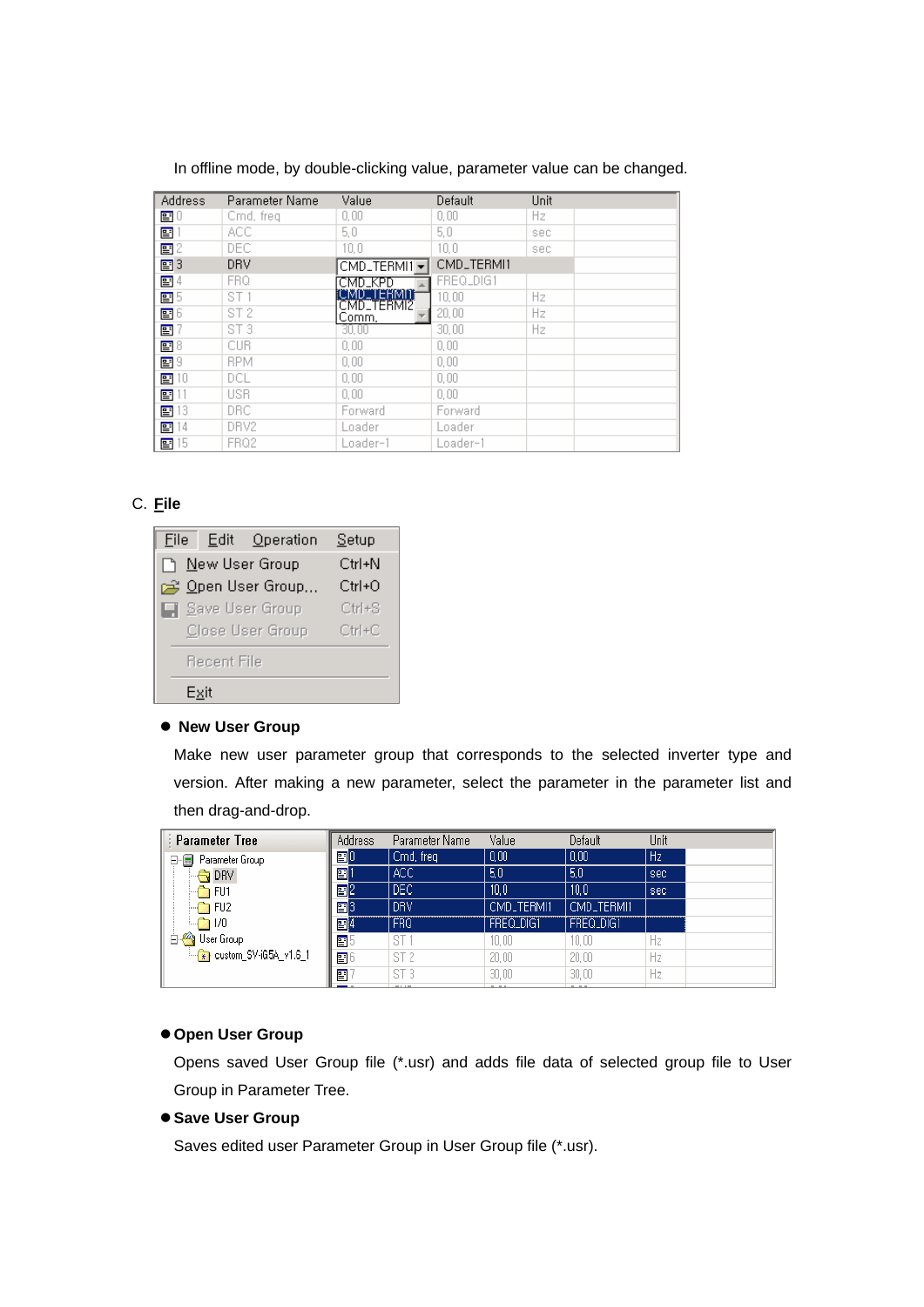#### $\bullet$  **Close User Group**

Closes the selected User Group item in Parameter Tree.

#### **• Recent File**

Displays the path of User Group file that has been recently opened.

#### **D. Operation**

| Operation Setup                    |                |
|------------------------------------|----------------|
| 종 <sup>화</sup> Upload              | F5             |
| <sub>ران</sub> i¤ <u>D</u> ownload | F <sub>6</sub> |
| 畵 <sup>■</sup> ⊆ompare…            | F7             |
| 衋】Read Parameter <u>F</u> ile…     | Ctrl+L         |
|                                    | Ctrl+M         |
| Save Text File                     | Ctrl+T         |
| r Online Parameter <u>E</u> dit,,, | F <sub>2</sub> |
| Update Parameter List<br>也。        | F3             |
| Report<br>宮                        | Ctrl+R         |

#### **• Parameter Upload**

Reads the parameter information of connected drive in Online mode and saves in selected file.

| [5:SV-iV5 Ver1,93] Parameter Upload                                                                                                                                                                                                                                                             | × |
|-------------------------------------------------------------------------------------------------------------------------------------------------------------------------------------------------------------------------------------------------------------------------------------------------|---|
| Save inverter parameter data to specified file                                                                                                                                                                                                                                                  |   |
| [ Caution When Download User Group File ]<br>If inverter version is different with inverter version of<br>user group file when downloading user group<br>parameter. The message is shown, If user is<br>continue to download and the problem is occured,<br>LSIS don't take the responsibility. |   |
| File:                                                                                                                                                                                                                                                                                           |   |
| Status                                                                                                                                                                                                                                                                                          |   |
|                                                                                                                                                                                                                                                                                                 |   |
|                                                                                                                                                                                                                                                                                                 |   |
| Close<br>Start                                                                                                                                                                                                                                                                                  |   |

## **In case of choosing Parameter file (\*.par) path**

Reads all parameter information related to the selected drive type and version from the connected drive. It saves all parameter information in specified file path.

#### **In case of choosing User Group file (\*.usr)**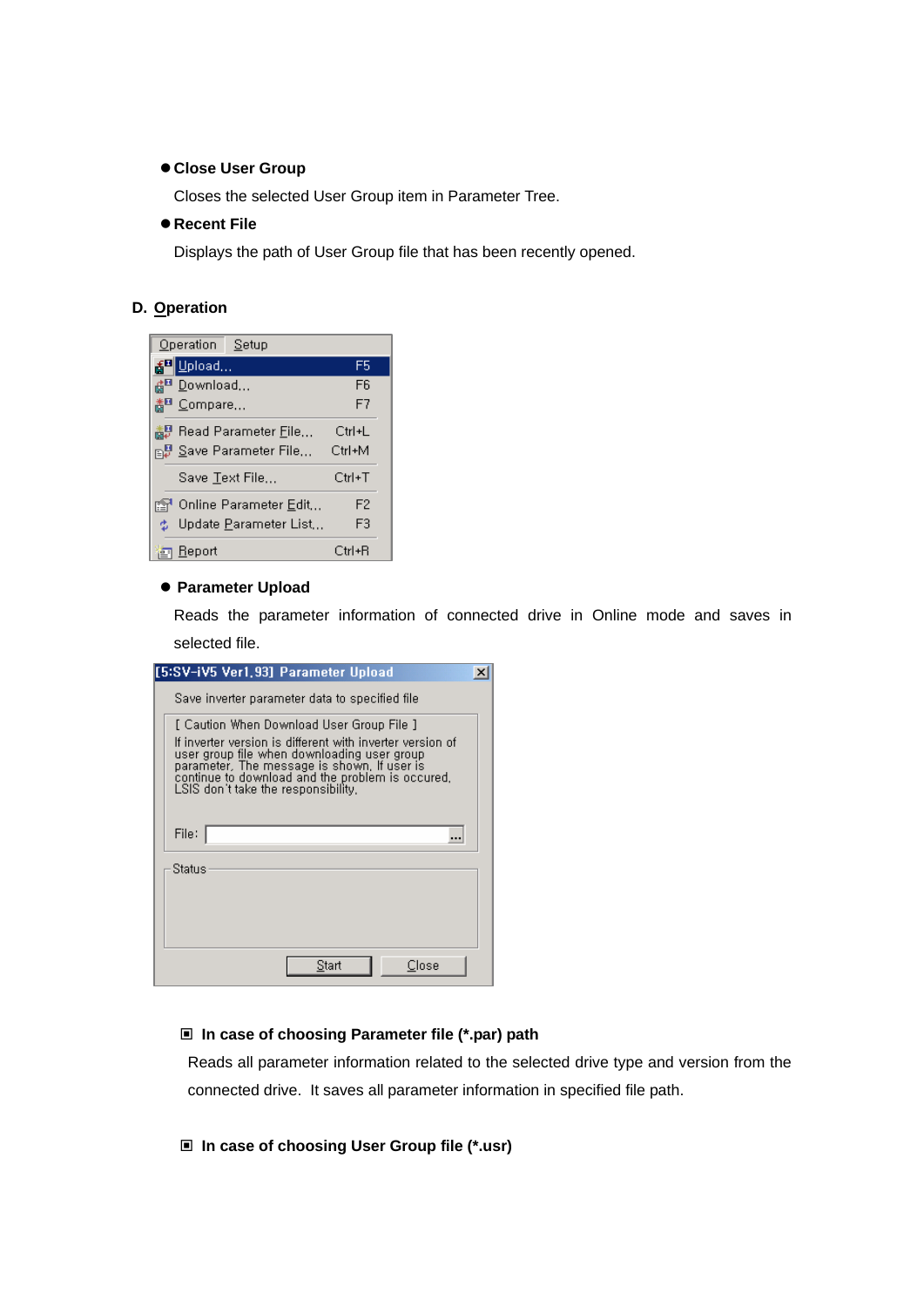Opens specified User Group file and saves only the selected parameter information in the User Group of the connected drive.

#### **• Parameter Download**

Downloads parameter values in selected file in Online mode from the connected drive.

| [5:SV-iV5 Ver1,93] Parameter Download                                                                                                                                                                                                              |  |
|----------------------------------------------------------------------------------------------------------------------------------------------------------------------------------------------------------------------------------------------------|--|
| Download parameter data of specifed file to inverter                                                                                                                                                                                               |  |
| [ Caution When Download User Group File ]                                                                                                                                                                                                          |  |
| If inverter version is different with inverter version of<br>user group file when downloading user group<br>parameter. The message is shown, If user is<br>continue to download and the problem is occured,<br>LSIS don't take the responsibility. |  |
| File:                                                                                                                                                                                                                                              |  |
| Status                                                                                                                                                                                                                                             |  |
|                                                                                                                                                                                                                                                    |  |
| Close<br>Start                                                                                                                                                                                                                                     |  |

## **In case of choosing Parameter File (\*.par) path**

Opens the selected parameter file to check inverter type and version and then downloads the parameter information from the drive.

#### **In case of choosing User Group file**

Open the selected User Group file to check inverter type and then downloads the parameter information from the drive.

#### **< Warning >**

**If the version is different, dialog box appears asking whether or not to download. Please make sure that there are no parameter differences between the version of the file and the drive. DriveView will download the data file regardless of in differences of the data file, and it is the user's liability to check the parameter consistency after downloading it.** 

## **• Parameter Compare**

Compares parameter value of selected file with correspondent parameter of connected drive in Online mode. It will display the different parameter information.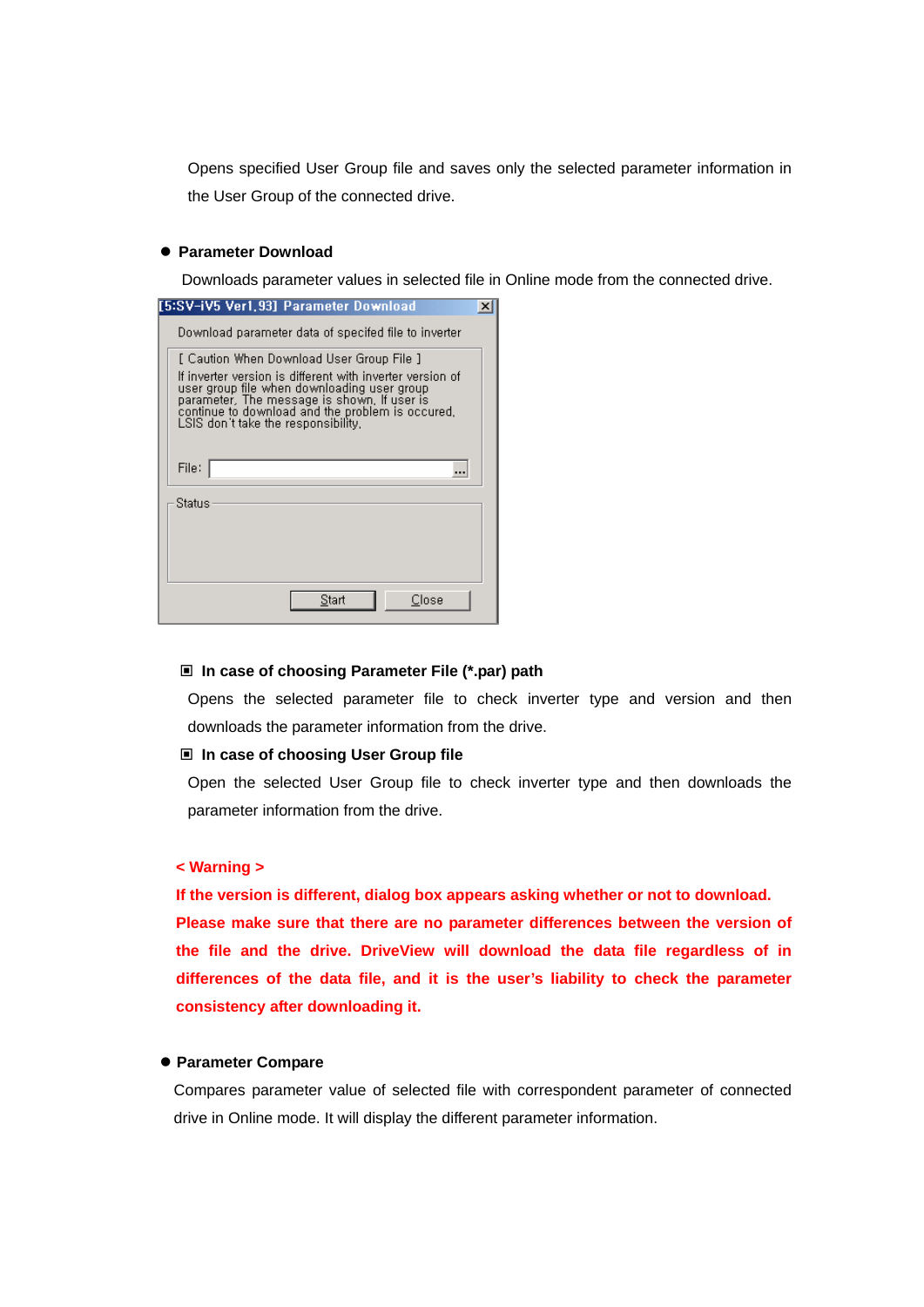| [5:SV-iV5 Ver1,93] Parameter Compare                                                                                                                                                                                                                                                            |  |
|-------------------------------------------------------------------------------------------------------------------------------------------------------------------------------------------------------------------------------------------------------------------------------------------------|--|
| Compare parameter data between inverter and                                                                                                                                                                                                                                                     |  |
| [ Caution When Download User Group File ]<br>If inverter version is different with inverter version of<br>user group file when downloading user group<br>parameter, The message is shown, If user is<br>continue to download and the problem is occured,<br>LSIS don't take the responsibility, |  |
| File:                                                                                                                                                                                                                                                                                           |  |
| Status                                                                                                                                                                                                                                                                                          |  |
|                                                                                                                                                                                                                                                                                                 |  |
| Close<br>Start                                                                                                                                                                                                                                                                                  |  |

#### **In case of choosing Parameter file (\*.par) path**

Selected Parameter file is compared with connected drive's parameters for the same drive's type and version. Different parameter information will be displayed.

#### **In case of choosing User Group file (\*.usr) path**

Selected User Group is compared with corresponding parameter in drive. Different parameter information will be displayed.

#### **• Read Parameter File**

Open Selected parameter file (\*.par), and it is compared with current parameter of the selected drive. Different parameter information will be displayed.

#### **• Save Parameter File**

Saves current parameter value of Parameter Editor in selected parameter file (\*.par).

#### $\bullet$  **Save Text File**

ON-LINE mode

All Parameter information of connected inverter is reflected in Parameter Editor and then saves as text file (.txt).

## ■ OFF-LINE mode

All parameter information setting in Parameter Editor saves as text file (.txt)

## $\bullet$  **Online Parameter Edit**

Used to change the selected parameter value in the parameter list in ON-LINE mode.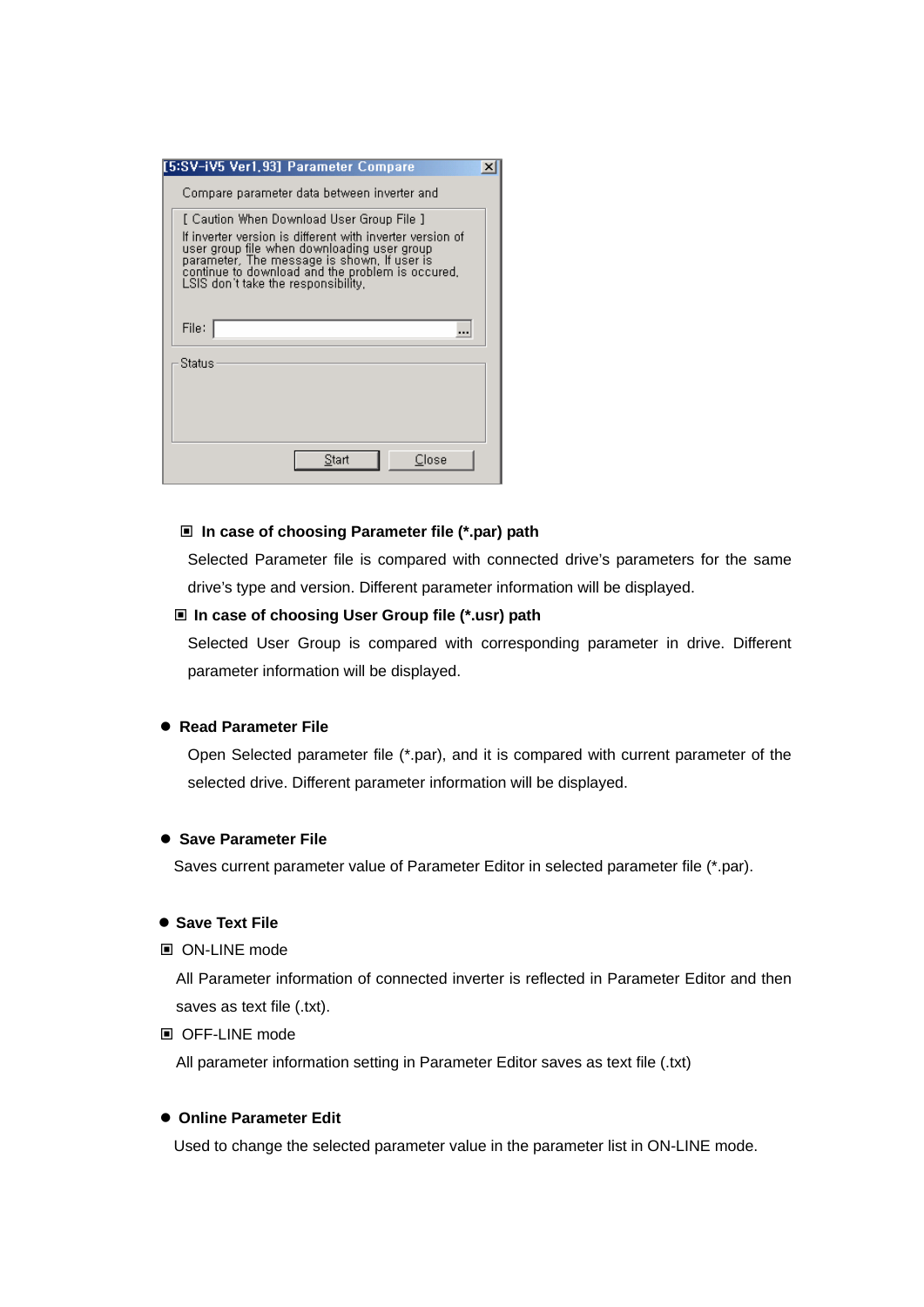#### $\bullet$  **Update Parameter List**

Used to update parameters in parameter list from selected Parameter Group and User Group at Parameter Tree in ON-LINE mode.

## **• Parameter Report**

Displays the parameter of selected Parameter Group and User Group as Report type. Select the Parameter Group in Parameter Tree and then Use 'Report' function.

# **E. Setup**



## **• Parameter Editor Mode Setup**

| ON LINE - Parameter Editor Mode Setup  |                | $\times$ |
|----------------------------------------|----------------|----------|
| – Parameter Model<br>C FREQ Mode       | C. BPM Mode    | Setup    |
| TIME1<br>$\vert 0, 1 \rangle$ sec      |                | Close    |
| Model<br>SV-iV5<br>$\vert \vert \vert$ | Version $1,93$ |          |
| Data file initial status : OK          |                |          |

Used to change the setups when Parameter Editor is executed. Please refer to page 8 for more details.

#### **• Report Header Setup**

| <b>Report Header Setup</b> |  |        |  |
|----------------------------|--|--------|--|
| Company                    |  |        |  |
| Division                   |  |        |  |
| Author                     |  |        |  |
|                            |  | Cancel |  |

Used to input the user information to display on the Report View's header.

#### **F. Status bar**

| $\sqrt{\text{ON-LINE}}$ |  |  | . SV-iV5   Ver:1,93   FREQ MODE   TIME1:0,1 sec   Parameter Quantity:9 <sub>- 2</sub> |  |
|-------------------------|--|--|---------------------------------------------------------------------------------------|--|
|                         |  |  |                                                                                       |  |

It displays Graph mode operation status, ON/OFF-LINE status, Inverter type, Inverter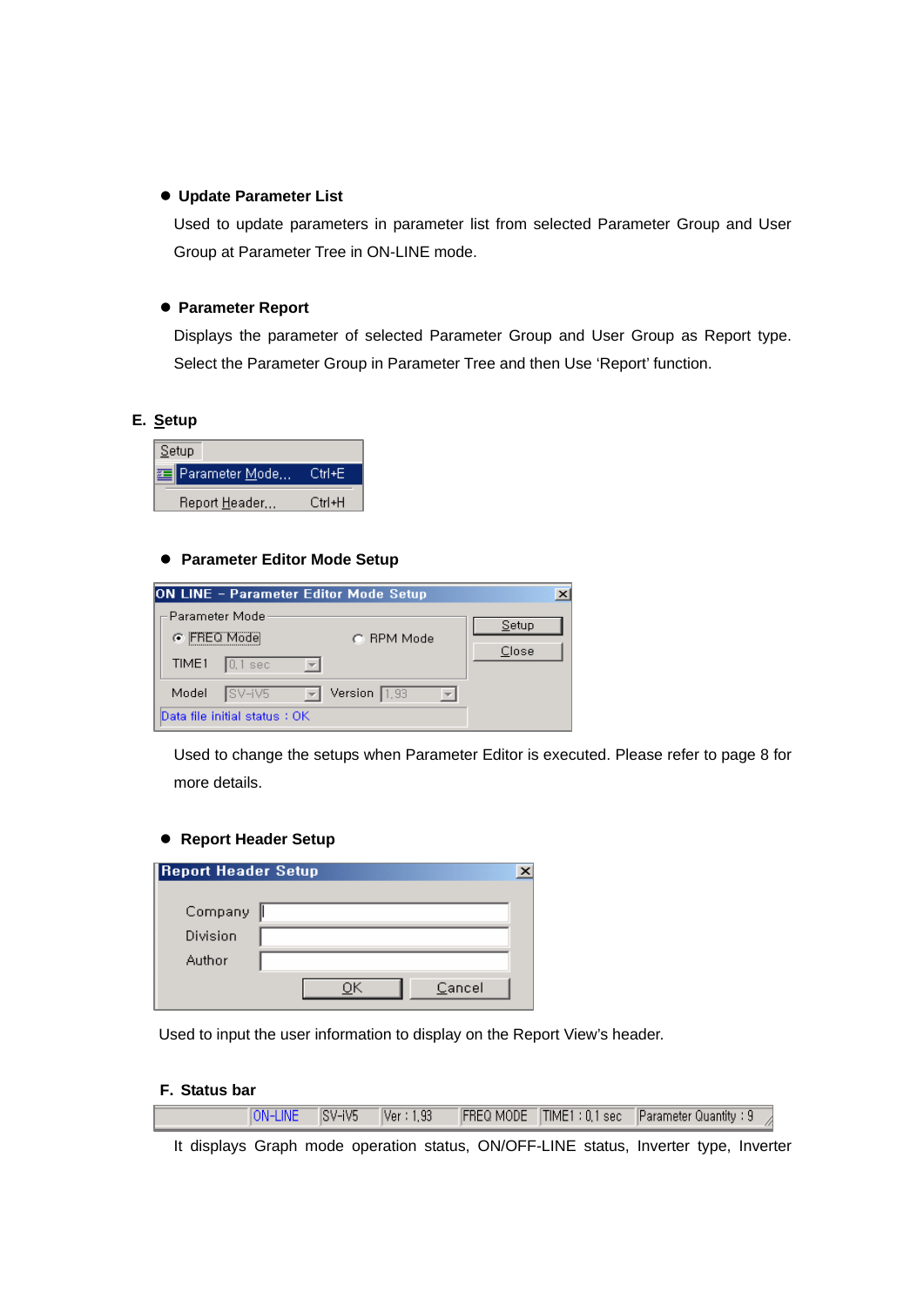version, Parameter Editor setting information (FREQ MODE and TIME1 value) and all parameter number of selected parameter group.

## **2.6 Parameter Report**

Report window belongs to the parameter editor, and it imports the edited parameter data into a report format. The user can save the data into Excel or HTML format.

Select the parameter group to display on the Parameter Tree, and click **Report** on the

# **Operation** menu or click **Report**<sup>2</sup>

| Company                                  |                        |                              |          | <b>Division</b> |                |                |      |  |
|------------------------------------------|------------------------|------------------------------|----------|-----------------|----------------|----------------|------|--|
| <b>Date</b>                              |                        | 2006.01.03 10:57:51          |          | <b>Author</b>   |                |                |      |  |
| Model                                    |                        | $5:SV-iV5$                   |          | <b>Version</b>  |                | Ver1.93        |      |  |
| <b>Device Name</b>                       |                        |                              |          | Mode            |                | <b>ON-LINE</b> |      |  |
|                                          |                        |                              |          | 0.00            |                |                |      |  |
|                                          | Address Parameter Name | Parameter Group Name : DIS ] | Value    |                 | <b>Default</b> |                | Unit |  |
| 0                                        | Cmd. freq              |                              | 0.00     |                 |                |                | Hz   |  |
|                                          |                        |                              |          |                 |                |                |      |  |
|                                          | Usr Grp Disp           |                              | Not Used |                 | Not Used       |                |      |  |
|                                          | Display1               |                              | 0        | 0               |                |                |      |  |
|                                          | Display2               |                              | 0        | 0               |                |                |      |  |
|                                          | Fred Level             |                              |          | Ū               |                |                |      |  |
| 6<br>7<br>8<br>9<br>10                   | NotRdy Err             |                              |          | Ō               |                |                |      |  |
|                                          | Holding Err            |                              |          | Ō               |                |                |      |  |
| 11<br>$\overline{12}$<br>$\overline{13}$ | S/W Date               |                              | 0        | 0               |                |                |      |  |

## **A. File**

#### **•** File Export

Allows user to export the selected parameter group data to an excel (\*.xml) or HTML (\*.htm) file.

#### z **Print**

Prints the selected parameter group data as a report type.

## **B. Operation**

## $\bullet$  Update

Updates the Report window based on the recent parameter data.

#### **C. Setup**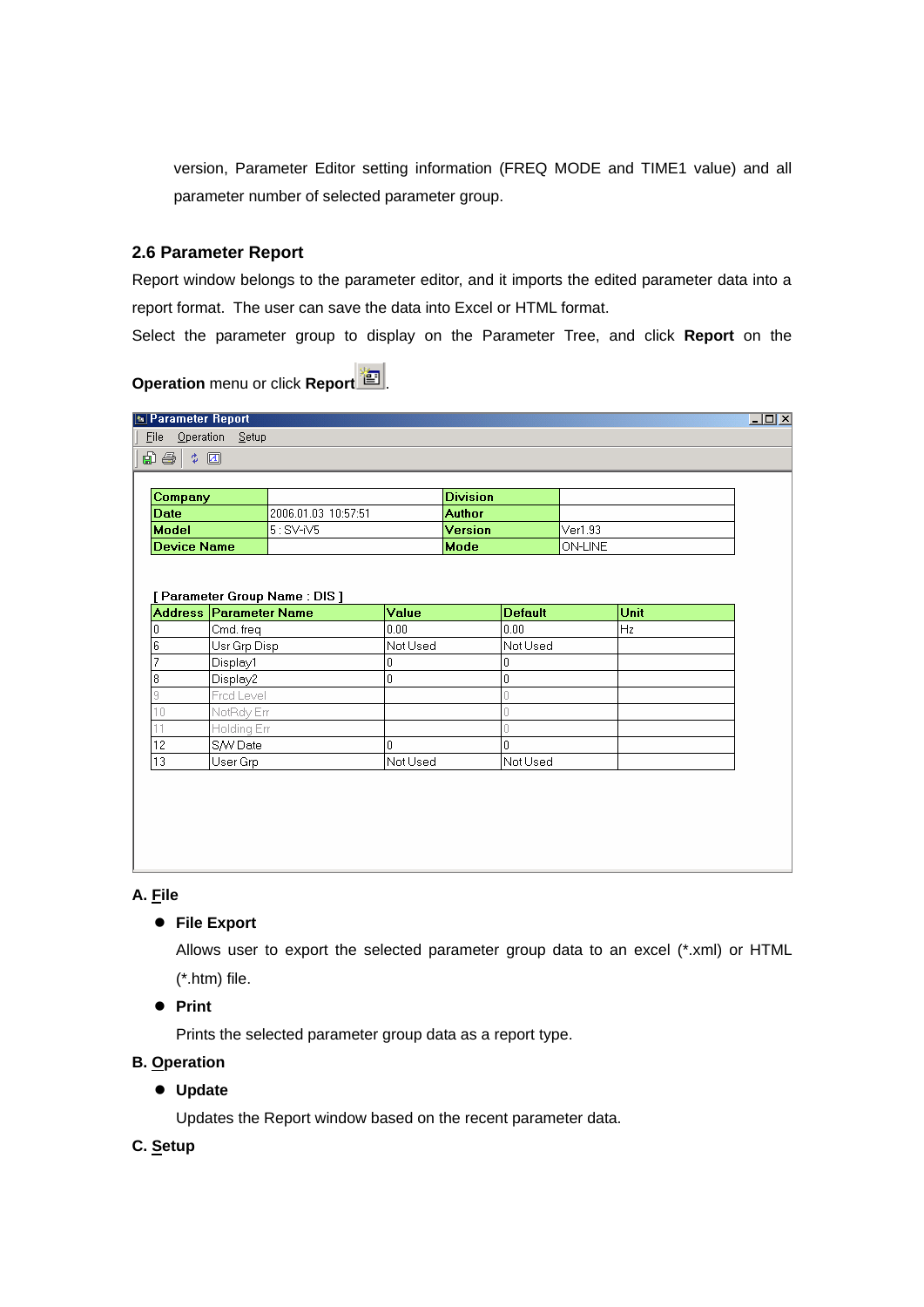#### **• Report Header**

Sets the report header information.

## **2.7 Graph Monitor**

The Graph Monitor window monitors the drives including input/output terminal and fault information. These are displayed in a scope format and can be saved into a file. Monitoring can be paused, and the current screen can be saved when a user customized trigger event occurs. The monitoring of the main and sub windows can be paused or activated through **Graph Watch Mode.** If the other windows are closed, the graph mode related data will be transmitted faster for more accurate monitoring.



- **Graph Monitor Key Functions** 
	- ① **Graph Window**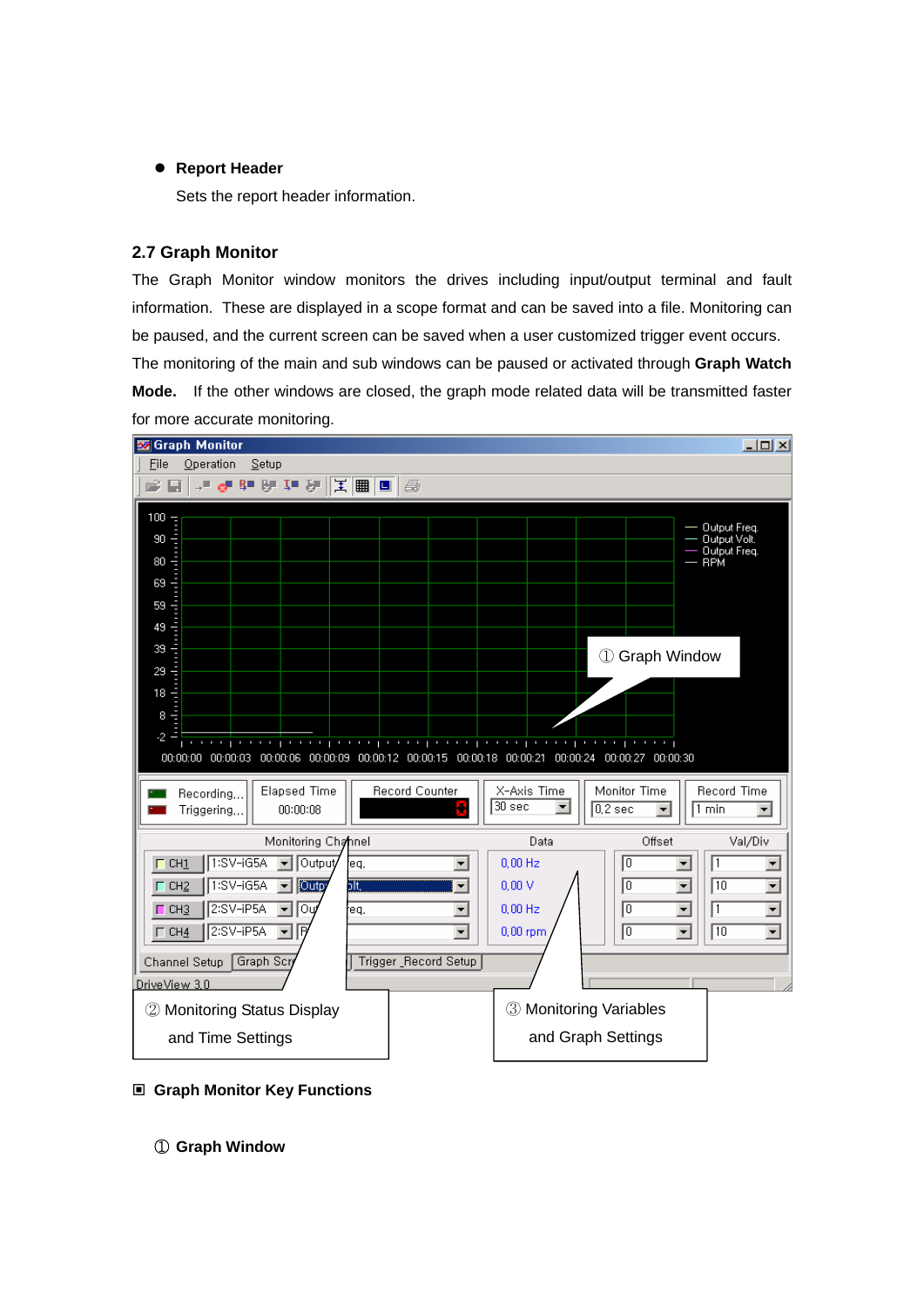Shows the collected parameter data of the selected monitoring channel.

For more information, see the description below in **Menu and Toolbar.** 

## ② **Monitoring Status Display and Time Setting**

| Hecording     | Elapsed<br>Lime | Record Counter | Time<br>X−Axis. | Time<br>Monitor | Time<br>Record |
|---------------|-----------------|----------------|-----------------|-----------------|----------------|
| $'$ riggering | 00:00:08        |                | 130 sec         | sec             | min            |

#### **A. Recording / Triggering**

Displays whether data is being recorded and if the trigger event has occurred.

#### **B. Elapse Time**

Displays the elapsed time of the monitoring function. (Hour/Minute/Second)

#### **C. Record Counter**

Displays the total number of the recorded channels.

## **D. X-Axis Time**

Sets the time scale for the X-axis.

#### **E. Monitor Time**

Sets the time intervals.

**F. Record Time** 

Sets the sampling interval.

## ③ **Monitoring Variables and Graph Setting**

#### **A. Channel Setup (supports a total of 4 channels)**

| Monitoring Channel                                                    | Data        | Offset | Val/Div |
|-----------------------------------------------------------------------|-------------|--------|---------|
| $1:SV-iG5A$ $\rightarrow$<br>Output Freq.<br>$\Gamma$ CH1             | $0.00$ Hz   |        |         |
| Output Volt,<br>1:SV-iG5A<br>$\Gamma$ CH <sub>2</sub>                 | 0.00V       | O      | 10      |
| 2:SV-iP5A<br><b>Output Freq.</b><br>$\vert$<br>$\Box$ CH <sub>3</sub> | $0.00$ Hz   | U      |         |
| $\blacktriangleright$   RPM<br>2:SV-iP5A<br>$\Gamma$ CH4              | $0,00$ rpm. |        | 10      |
| LGraph Screen Setun L Trigger, Becord Setun L<br>Channel Setun I      |             |        |         |

#### **ON/OFF Button**

Select this button to turn on or off the corresponding channel. The drive selected monitoring variable will be enabled or disabled. If the switch is turned off during monitoring, corresponding graph line will disappear from the graph window.

#### **Inverter Station Setup**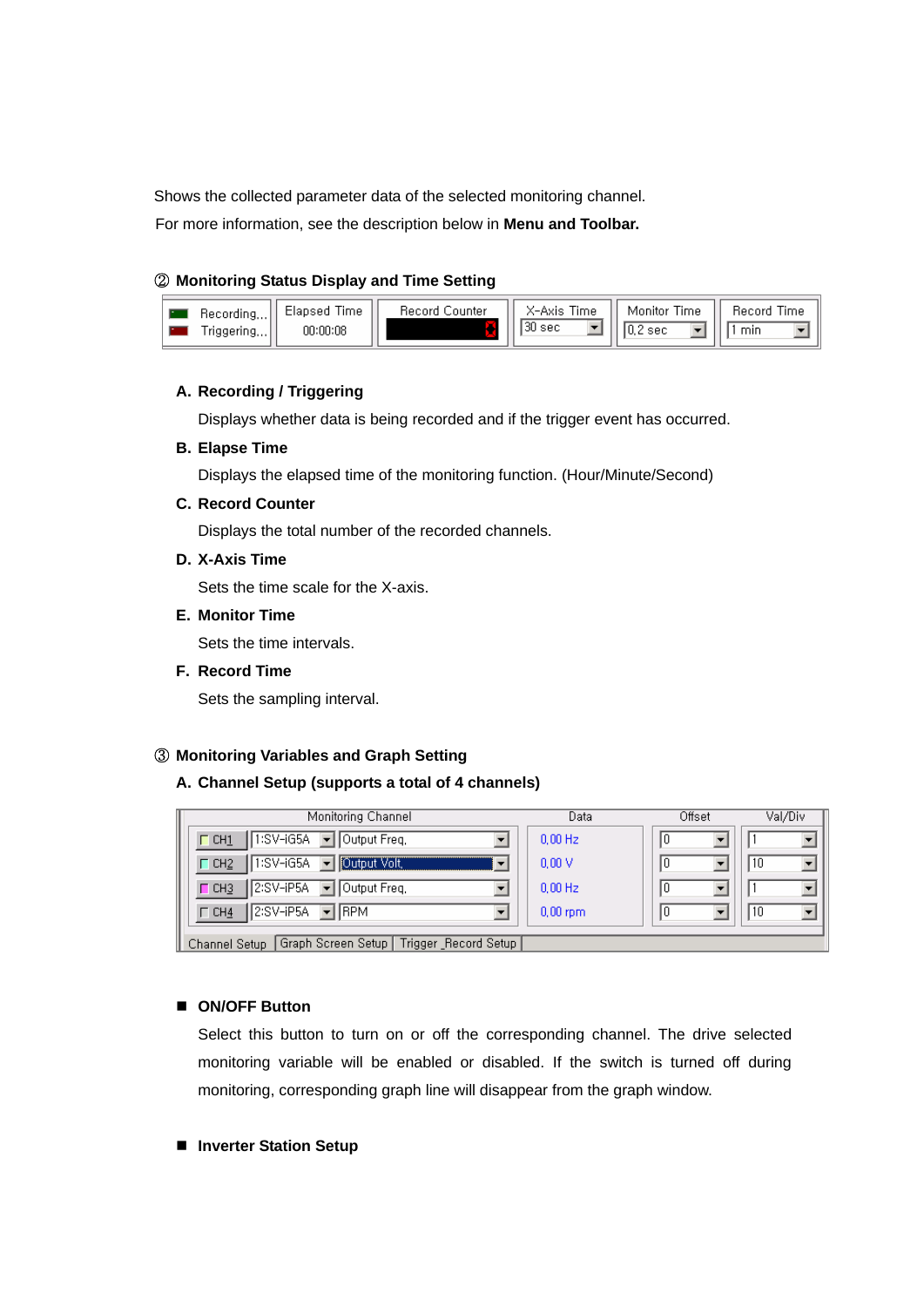Select the drive to monitor.

## **Parameter Variables Setup**

Selects the monitoring variable to monitor in a graph mode.

#### **Data**

Displays recently collected data value during monitoring.

#### **Offset**

Means a certain value that is added to or subtracted from the collected channel parameter data. When several parameters are monitored, this is used to get a whole view of the graph by differing the Y-axis origin using the offset value.

## **Val/Div**

Means a certain value that is multiplied to the collected channel parameter data. When several parameters are monitored, this is used to prevent the state that the graph line is displayed as a straight line for reason of one parameter value's unit is too big and the other is too small.

#### **C. Graph Screen Setup**

| Line Width<br>Line Color                   |                        |            | Other Color Setting      |                 |
|--------------------------------------------|------------------------|------------|--------------------------|-----------------|
| CH <sub>1</sub><br>▚▼⊾                     | Y-Axis Auto Scale<br>⊽ | Background |                          | Show Grid<br>╔  |
| CH <sub>2</sub><br>$\blacktriangledown$    | Y-Axis Min<br>- 10     | Text       |                          | Show Lable<br>╔ |
| CH <sub>3</sub><br>$\overline{\mathbf{v}}$ | Y-Axis Max 100         | Grid       | $\overline{\phantom{a}}$ |                 |
| CH4<br>$\overline{\mathbf{v}}$             |                        | Cursor     | $\overline{\mathbf{v}}$  | CHI<br>Cursor   |
| Channel Setup Graph Screen Setup           | Trigger Record Setup   |            |                          |                 |

#### **Line Color**

Specifies the color of each channel's graph line.

#### **Line Width**

Specifies the width of each channel's graph line.

#### **Y-Axis Auto Scale**

Select this option to automatically display the calculated maximum value of the Y-axis when a new value is added during monitoring.

If this is not selected, the data that is displayed will be in the maximum and minimum range of the Y-axis.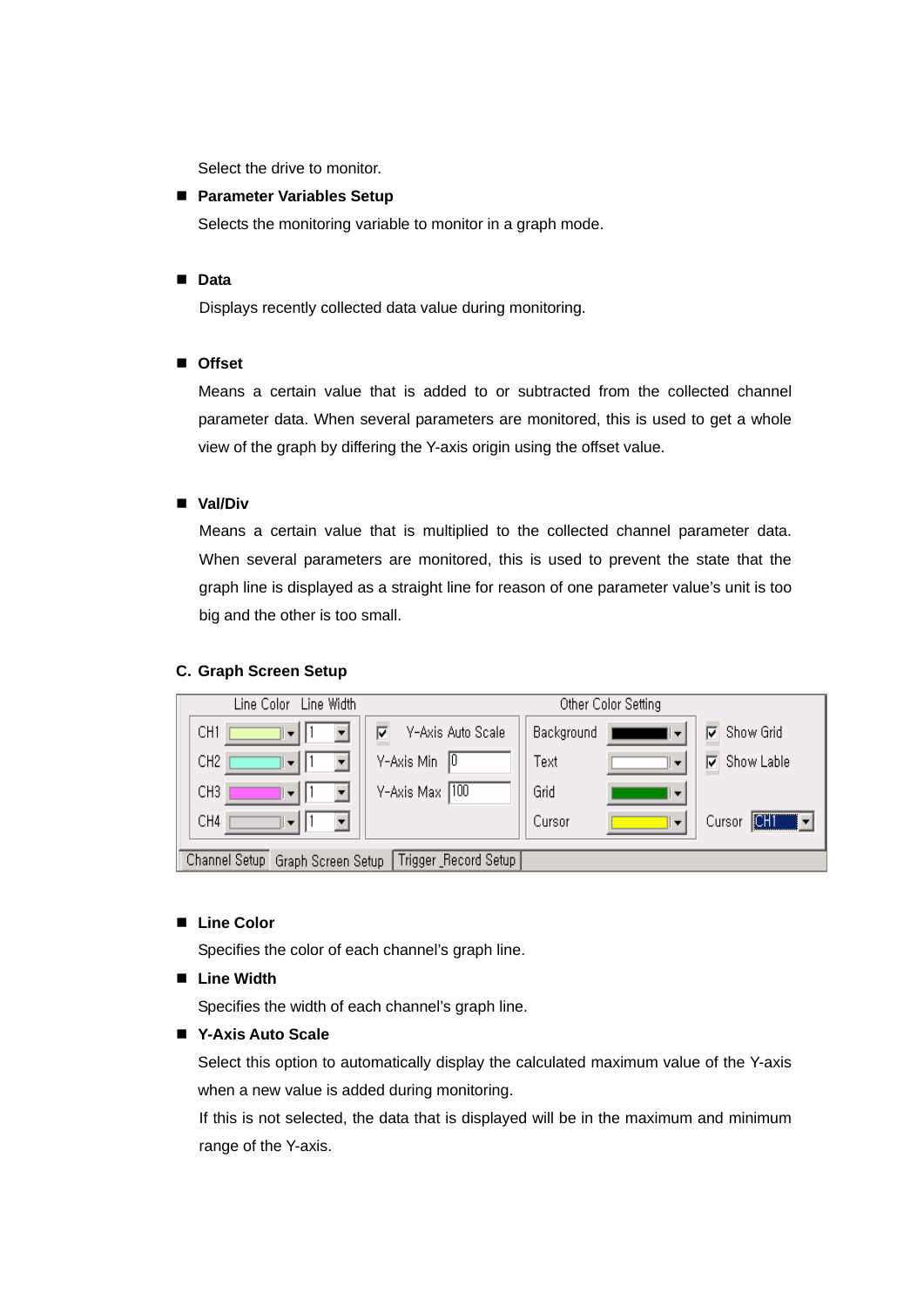## **Y-Axis Min./Max.**

Specifies the maximum and minimum of the Y-axis when **Y-Axis Auto Scale** is not used.

**Show Grid** 

Select this option to display or hide vertical and horizontal gridlines.

■ Show Label

Select this option to display or hide the line color and parameter variable name. .

**Cursor** 

The cursor pointing channel when **Cursor** is selected in **Graph Screen Mode**.

#### **C. Trigger \_Record Setup**

| Trigger Channel CH4 |               | Record File Path                                                    |
|---------------------|---------------|---------------------------------------------------------------------|
| Trigger Value       | 0,00          | C:\Program Files\LSIS\DriveView 3,0 Demo\Temp\scope.csv<br>$\cdots$ |
| Edge Trigger        | <b>Rising</b> | Trigger Graph Image File Path                                       |
| Save Image          |               | C:\Program Files\LSIS\DriveView 3,0 Demo\Temp\snapshot,bmp<br>      |
|                     |               |                                                                     |
|                     |               | Channel Setup   Graph Screen Setup   Trigger _Record Setup          |

#### **Trigger Channel**

Specifies the channel to set Trigger Event.

**Trigger Value** 

Specifies the parameter variable of the channel to trigger Event.

**Edge Trigger** 

Specifies Edge Trigger mode, rising or falling mode can be set. If **Rising** is selected, Trigger Event occurs when the collected data exceeds the specified trigger level, and if **Falling** is selected it occurs when the collected data is less than the specified trigger level.

**Save Image** 

Select this option to save the screen image when Trigger Event occurs.

■ Record File Path

Specifies file directory to record the collected data.

#### **Trigger Graph Image File Path**

Specifies file directory to save the graph image when Trigger Event occurs in case **Save Image** is selected.

#### **Menu and Toolbar**

**A. File**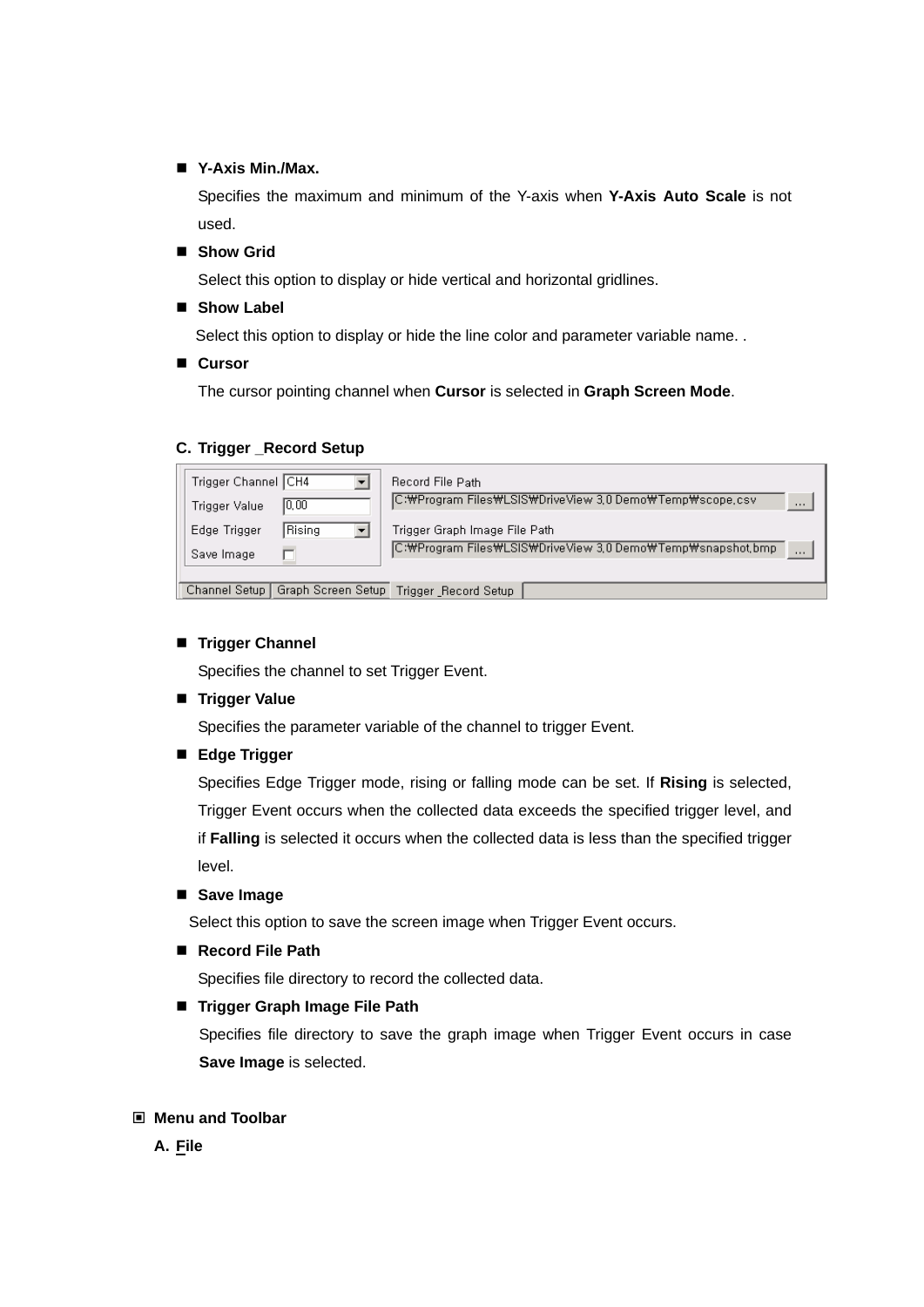| File | Operation Setup             |            |  |                      |           |        |  |
|------|-----------------------------|------------|--|----------------------|-----------|--------|--|
|      | p⇒ Open Scope File          | $Ctrl + O$ |  | 雦                    | ê         |        |  |
|      | L Save Scope File           | $Ctrl + S$ |  |                      |           |        |  |
|      | Save As                     |            |  |                      |           |        |  |
|      |                             |            |  |                      |           |        |  |
|      | Graph Image Save            |            |  |                      | Meta File | Ctrl+M |  |
|      | Copy To Clipboard           | $Ctrl+C$   |  |                      | JPEG File | Ctrl+J |  |
|      | <i>é</i> Print Graph Image, | $Ctrl + P$ |  | <u>B</u> itmap File… |           | Ctrl+B |  |
|      |                             |            |  |                      |           |        |  |
|      | Recent File                 |            |  |                      |           |        |  |
|      | Exit                        |            |  |                      |           |        |  |

#### ■ Open Scope File

Opens the scope file and displays the graph environment and data.

# ■ Save Scope File

Saves the currently set graph environment and collected graph data into a file.

## ■ Save As

Saves the currently set graph environment and collected graph data as a different file.

#### **Graph Image Save**

Saves the active graph image into a specified file format.

#### **Copy To Clipboard**

Copies the active graph image into a window clipboard.

The image can be displayed by selecting **Paste** in a program like MS-Word and Paint.

#### **Print Graph Image**

Prints the active graph image.

#### **B. Operation**

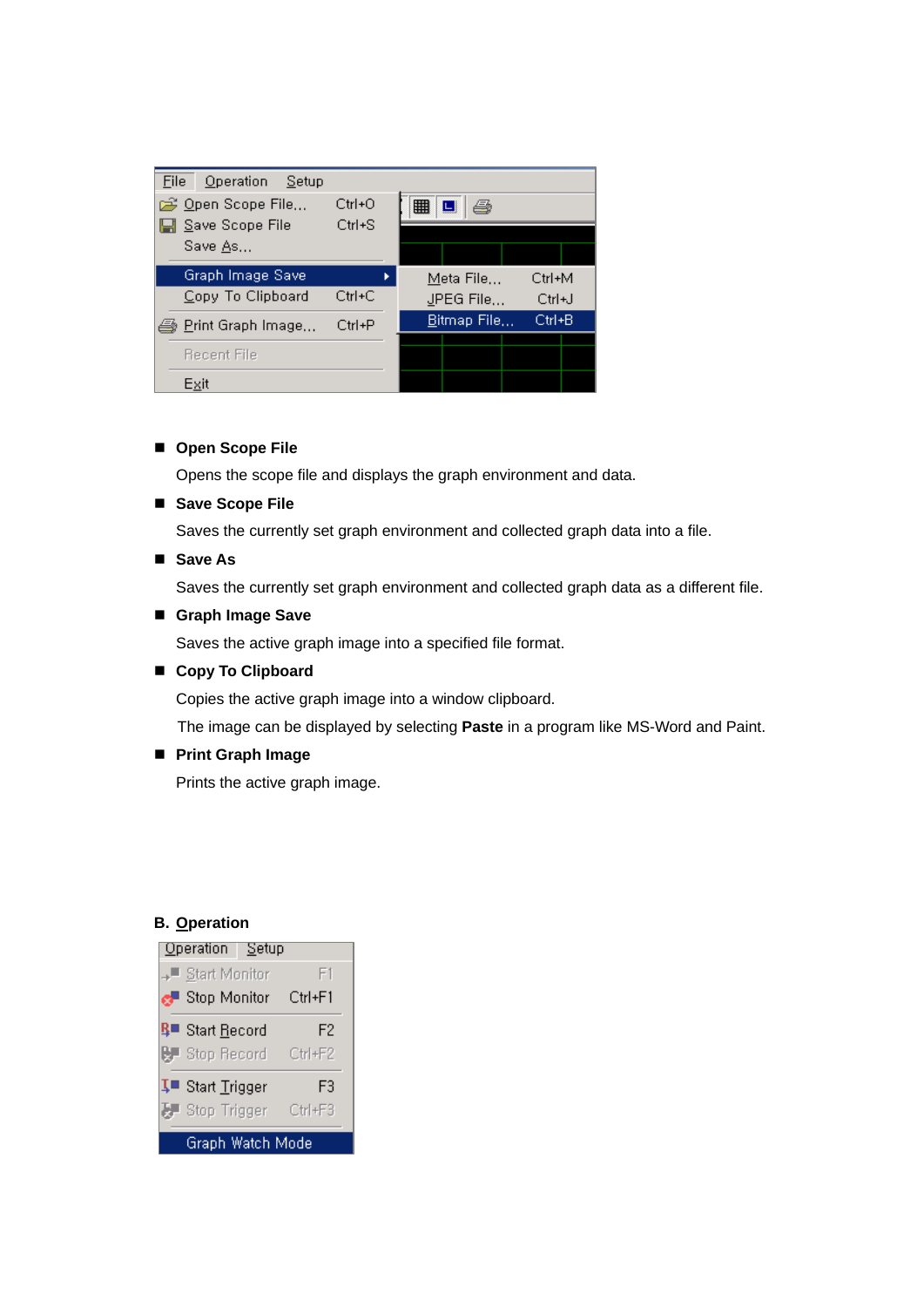#### **< Graph Watch Mode? >**

Previous DriveView programs reflect data irregularly because they collect data with other windows like Main Window Inverter Register, Keypad, Parameter Editor, Text Monitor, etc., during monitoring.

DriveView 3.0 provides "Graph Watch Mode" so to the user can get more accurate data. While this function is activated, other window's monitoring function is stopped except graph monitoring. (But Fault History is activated.)

Click **Graph Watch Mode,** and then click **Start Monitor.**

**Start Monitor** 

Starts data monitoring.

■ Stop Monitor

Stops data monitoring.

**Start Record** 

Records data on the specified file.

■ Stop Record

Stops data recording.

**Start Trigger** 

Starts Trigger Event monitoring.

**Stop Trigger** 

Stops Trigger Event monitoring.

# **Graph Watch Mode**

Determines whether to use **Graph Watch Mode**.

# **C. Setup**



# **Cursor Channel**

Point to **Graph Screen Mode** on the **Setup** menu, and then click **Cursor**.